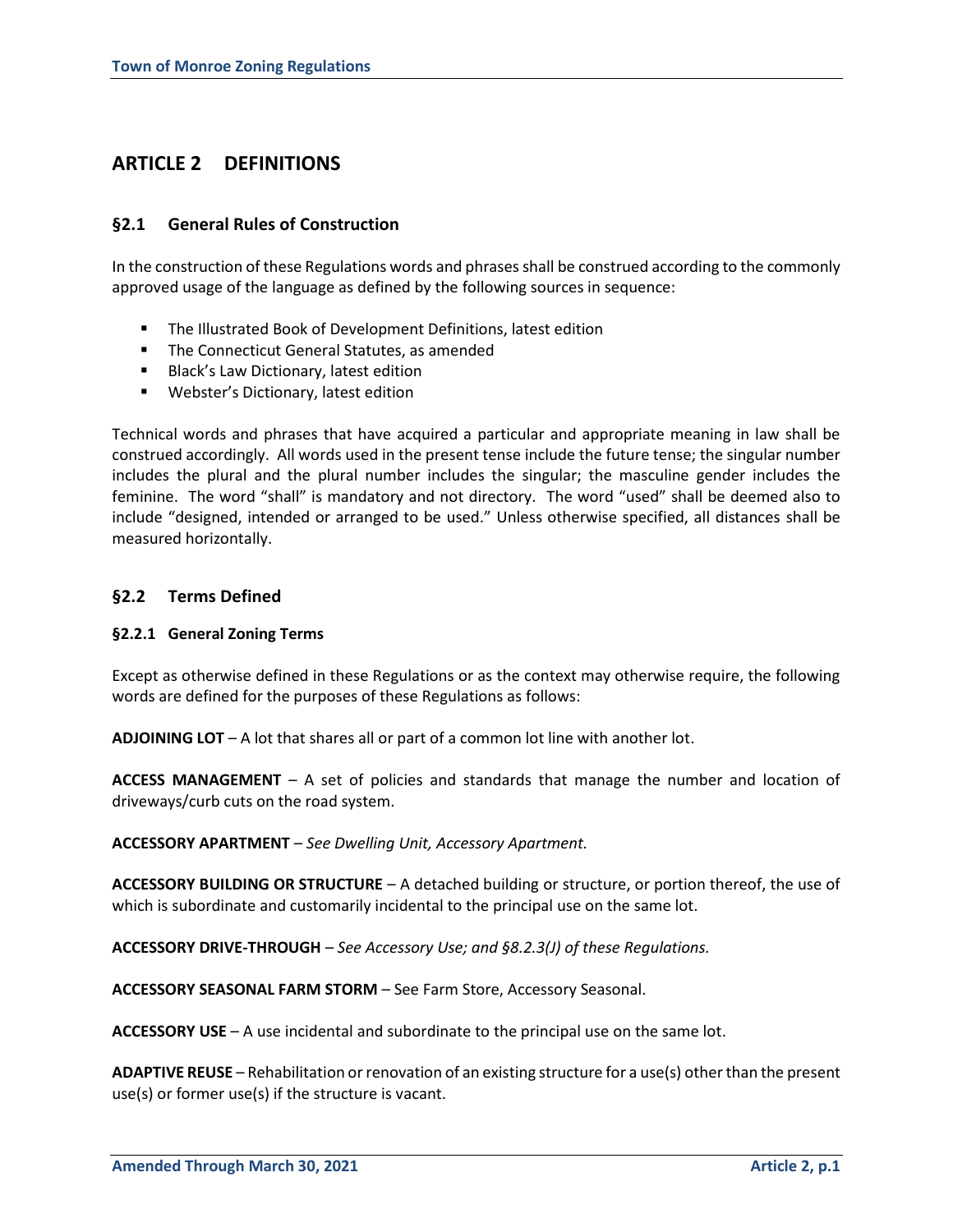**AFFORDABLE HOUSING (AH) DEVELOPMENT** – A housing development which constitutes an 'affordable housing development' as defined in Connecticut General Statutes §8-30g, as amended, where onehundred (100%) percent of the dwelling units are AH units as defined by these regulations.

**AFFORDABLE HOUSING (AH) UNIT** – An affordable rental dwelling unit within an AH Development that is subject to perpetual rental restrictions that comply with Connecticut General Statutes §8-30g, as amended.

**AFFORDABLE HOUSING (AH) DEVELOPMENT APPLICATION** – A zoning application subject to Planning and Zoning Commission review and approval of an AH development, which shall include applications for a Zone Boundary Change to change the underlying zoning classification of land to an AH District classification and an application for Site Plan Approval for a specific AH Development.

## **AGE RESTRICTED DWELLING UNIT** – *See Dwelling Unit, Age Restricted.*

**AGRICULTURE –** The inside and/or outside growing of crops, raising of and caring for livestock, poultry and bees as defined in Connecticut General Statutes §1-1q and any amendments thereto, including the storing, processing and sale of agricultural and horticultural products and commodities originating from the property where said agricultural activities occur except as may otherwise be permitted by these Regulations.

**AGRICULTURAL BUILDINGS AND STRUCTURES** – Buildings or structures used in connection with agriculture, including shelter for livestock and enclosed storage for farm machinery, equipment and supplies, excluding farm stores and seasonal farm stands. *(See also Farm Store and Accessory Seasonal Farm Store).*

**ALTERED –** Change from an existing condition by constructing, grading, regrading, clearing, grubbing, trimming, utilizing, paving, excavating, filling, removal, deposition of material or change in light or temperature.

**ANTENNA** – A device used in communications which transmits or receives telecommunications radio signals. Examples include panel, whip, dish antennas affixed to telecommunications towers and antennas affixed to mechanical equipment installed and maintained by utility companies.

**AQUIFER PROTECTION AREA** – *As defined in the Town of Monroe Inland Wetlands and Watercourses Regulations.*

**ARBORIST** – A trained individual in the art of science of planting, removing, pruning, caring for and maintaining trees and woody shrubs to improve their appearance, health and value in the landscape.

**ARCHITECTURAL REVIEW BOARD –** The Architectural Review Board of the Town of Monroe.

**ART STUDIO / GALLERY** – A place where an artist (an individual who practices one of the fine, design, graphic, musical, literary, computer or performing arts; or an individual whose profession relies on the application of the above-mentioned skills to produce creative product, i.e., craftsperson, photographer, etc.) produces and/or displays their work, including the ancillary sale of such.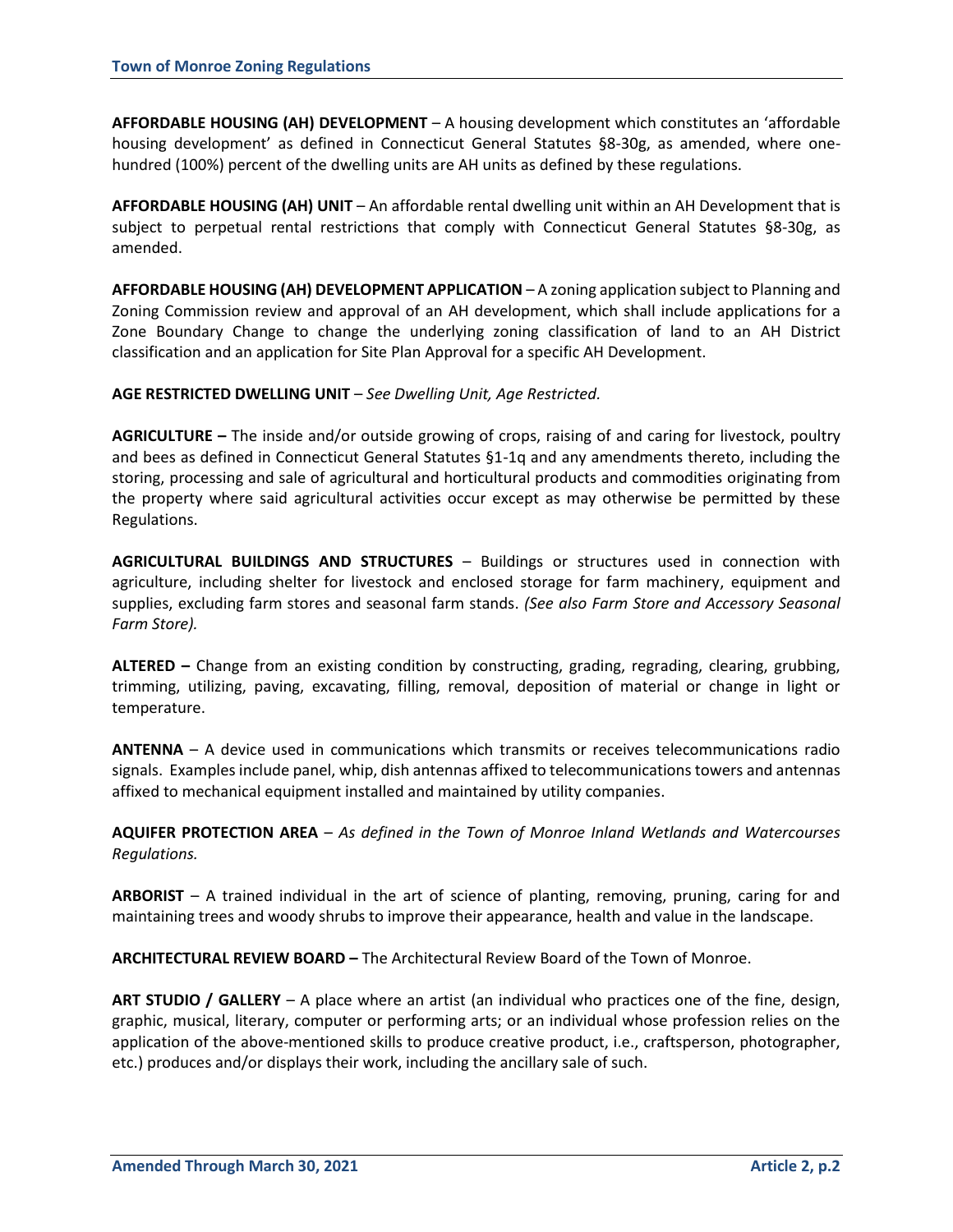**AUTOMOBILE** – Self-propelled vehicles designed to carry 10 passengers or less and used for the transportation of persons and goods primarily on public streets.

**AUTOMOBILE BODY SHOP** – An automobile service shop providing collision repair services, including body and frame straightening, replacement of damaged body and frame parts, and painting.

**AUTOMOBILE SALES** – An establishment for the interior and/or exterior display, sale and/or lease of new and/or used automobiles (may include light trucks and/or vans), including incidental accessory vehicle preparation, warranty and/or repair services conducted wholly inside a building.

**AUTOMOBILE SERVICE SHOP** – An establishment primarily engaged in the repair and maintenance of automobiles, including the sale, installation and/or servicing of automobile components, equipment and parts, excluding dismantling and salvage of automobiles.

**BANK** – A Connecticut and/or Federally licensed financial institution open to the general public for the custody, loan, and/or exchange of currency, including extension of credit, transmission of funds, and similar fiduciary activities.

**BASEMENT –** The portion of a building all or partly below grade with at least one-half of its height below grade.

**BOAT, CAMPER, RV, TRAILER SALES / SERVICE** – An establishment for the interior and/or exterior display, sale and/or lease of new and/or used watercraft (motor and non-motorized boats, jet skis, canoes, kayaks or similar small watercraft), campers, RVs and/or related trailers, including incidental accessory vehicle preparation, warranty and/or repair services conducted wholly inside a building.

**BREW PUB** – An establishment for the manufacture, containerization and storage of beer producing at least five thousand (5,000) gallons but not more than five hundred thousand (500,000) gallons annually, which includes the on-site sale and consumption of said manufactured beer and may include the on-site sale and consumption of other alcoholic liquor and/or food, as well as the wholesale and/or limited retail sale of said manufactured beer for off-site consumption, all in compliance with a State of Connecticut duly issued "manufacturer permit for beer and brew pub" pursuant to Connecticut General Statutes 545 §30- 16(f), as amended.

**BUILDING** – A structure having a roof supported by enclosed walls on all sides, including doors and windows as appropriate.

**BUILDING, ACCESSORY** – A subordinate building on the same lot as the principal building and use.

**BUILDING, PRINCIPAL** – A building in which is conducted the main or primary use of the lot on which it is located.

**BUILDING PERMIT** – An administrative permit for construction issued by the Town of Monroe Chief Building Official.

**BULK** – The size of buildings or structures and their relationships to each other and to open areas and lot lines.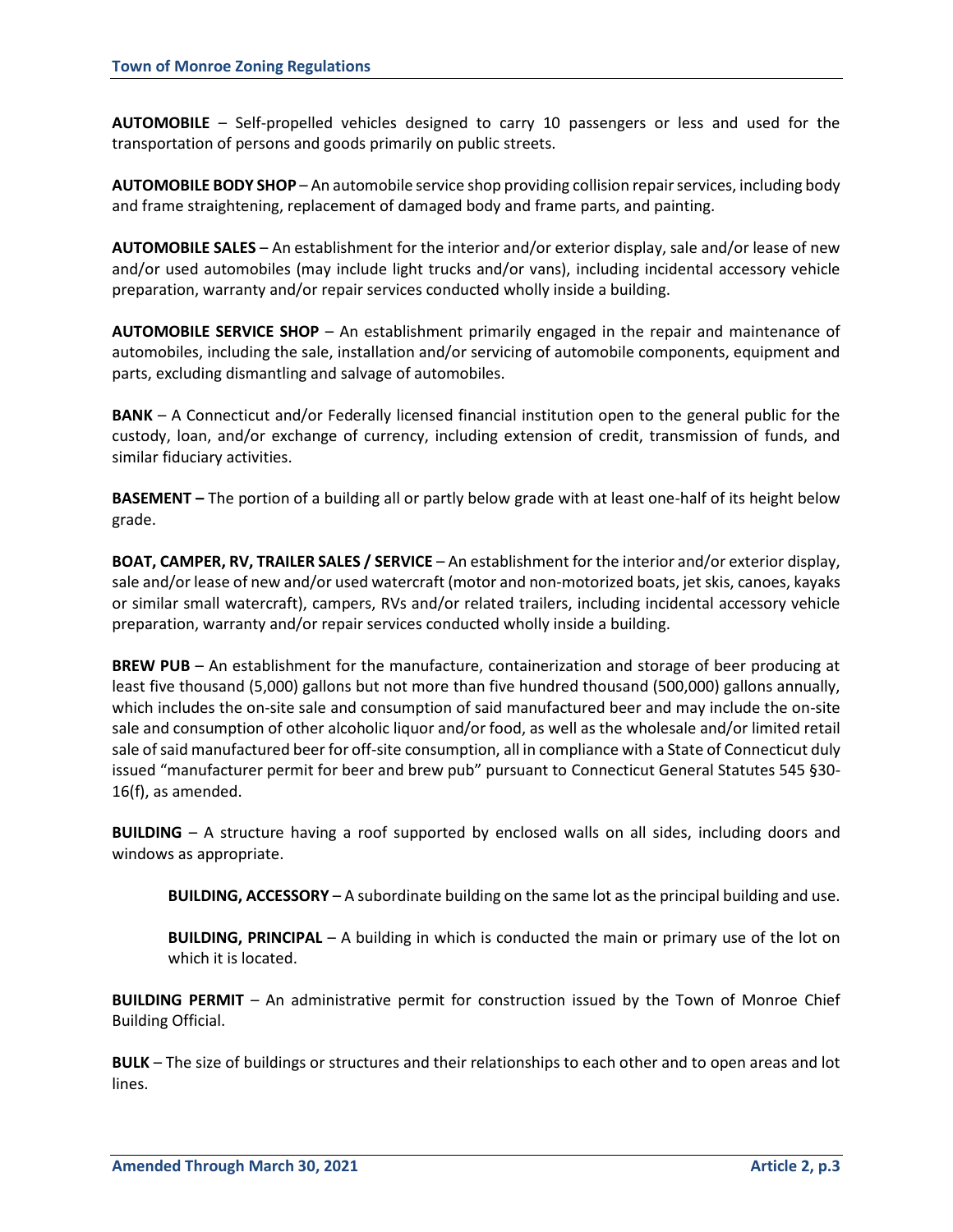**BULK REGULATIONS** – Regulations pertaining to floor area, setback dimensions, building height, lot area, lot frontage, lot width, required yard areas, spacing between buildings on a single lot or development and length of buildings in a row.

**BUSINESS SERVICES –** Establishments primarily engaged in rendering supportive services to business establishments on a fee or contract basis.

**CARETAKER RESIDENCE** – *See Dwelling Unit, Caretaker Residence.*

**CAR WASH (RETAIL) – AUTOMATIC AND SELF-SERVICE FACILITIES FULLY WITHIN ENCLOSED BUILDING WITH RECYCLED WATER** – An establishment for washing motor vehicles within a building where the water used is internally recycled, including application of polish and other detailing services whether by an automated application of cleaner, brushes, rinse water and heat or wind for drying, or a drive-in bay with a washing wand for individual application.

**CEMETERY** – Property used for the interment of deceased persons below and/or above ground (mausoleum and columbarium), but not including crematories.

**CERTIFICATION** - A signed, written approval by an appropriate qualified and/or licensed professional.

**CHANGE OF USE** – Any use that differs from the previous use of a building or land.

#### **CLUB** –

**COUNTY CLUB (SWIM, TENNIS, GOLF)** – A recreational facility (golf course, tennis, swimming pool or similar outdoor recreation activity), including incidental accessory clubhouse, dining amenities and/or maintenance facilities.

**FRATERNAL ORGANIZATION** – An establishment used by a group of persons formally organized as a legally established nonprofit organization with a common beneficial social or cultural purpose and interest (such as Masons, Knights of Columbus, VFW and similar), having written membership requirements or bylaws for the conduct of regular meetings, rituals, and associated activities to further their common interest.

**HEALTH CLUB / SPA** – An establishment within a building that provides facilities for recreational activities such as aerobic exercises, running and jogging, exercise equipment, game courts, swimming facilities and similar, as well as accessory support facilities such as saunas, showers, massage rooms and lockers or similar.

**CLUSTER SUBDIVISION** – A subdivision in which the lot sizes may be reduced upon approval by the Planning and Zoning Commission in exchange for the provision of permanent open space.

**COMMERCIAL QUARRY** – The process and act of removing overburden to extract minerals, sand, clay, gravel, rock, and/or other naturally occurring aggregate deposits from a parcel or tract of land for the purpose of commercially selling such; this does not include incidental land preparation excavation or filling activities as set forth in §6.4 of these Regulations.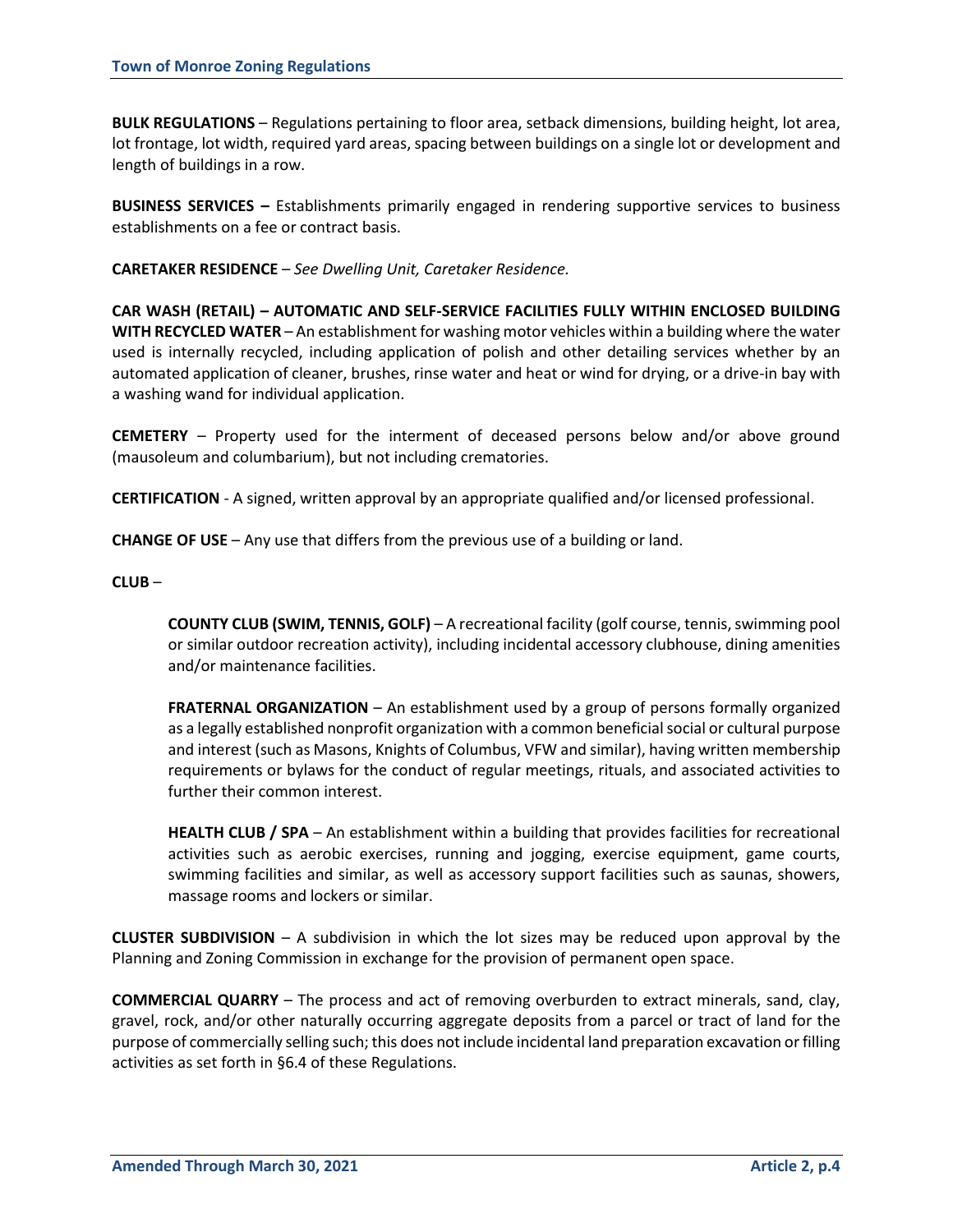**COMMERCIAL VEHICLE FACILITY** – An establishment where commercial licensed vehicles, typically consisting of fleet vehicles designed to carry freight, passengers for a fee, or merchandise, or which are incidental to a tradesman business, are collectively housed and stored inside and/or outside when they are not in service off-premises, including administrative, security, dispatch and minor maintenance facilities thereto within a fully enclosed building.

**COMMISSION** – The Planning and Zoning Commission of the Town of Monroe.

**COMMUNITY CENTER (non-town)** – A structure or other facility used for providing fraternal, social, religious, recreational, educational or cultural programs and activities.

**COMMUNITY-WIDE EVENT** – An indoor and/or outdoor annual, seasonal or otherwise temporary special event such as a carnival, fair, festival or other similar civic oriented organized program open to the general public, which is not part of the property's normal use or otherwise permitted, and is reasonably expected to draw in excess of 150 persons, 100 vehicles, and/or more vehicles than can be accommodated by available permanent on-site parking.

**COMMUNITY-WIDE EVENT PERMIT** – That form of Zoning Permit approval as issued by the Zoning Enforcement Officer authorizing a temporary community-wide event.

**COMMON INTEREST COMMUNITY** – Real property described in a residential condominium declaration with respect to which a person, by virtue of his ownership of a condominium unit, is obligated to pay for a share of real property taxes on, insurance premiums on, maintenance of, improvement of, or services or other expenses related to, common elements, other units or any other real property other than that condominium unit described in the residential condominium declaration. An association of property owners funded solely by voluntary payments from those owners is not a common interest community.

**CONDOMINIUM ASSOCIATION OR UNIT OWNERS' ASSOCIATION** – The condominium association or unit owners' association organized under Connecticut General Statute §47-243, as may be amended from time to time.

**CONDOMINIUM COMMON ELEMENTS** – All portions of the residential condominium other than the condominium units and any other interests in real property for the benefit of the condominium unit owners which are subject to the residential condominium declaration.

**CONDOMINIUM UNIT** – A physical portion of a residential condominium designated for separate ownership or occupancy by a condominium unit owner.

**CONDOMINIUM UNIT OWNER** – A declarant or other person who owns a dwelling unit in a residential condominium created by a residential condominium declaration.

**CONSERVATION / OPEN SPACE** – A parcel or area of land or water, essentially unimproved and legally set aside, dedicated, designated, or reserved for public or private use and/or enjoyment in its relative natural state for perpetuity through deeds or other legal means; lands protected and/or restricted from development; lands dedicated to remain unaltered or in a natural state.

**CONTRACTOR'S / BUILDING TRADES ESTABLISHMENT** – The managerial and administrative office of an electrician, plumber, painter, carpenter, general or specialized contractor, or other trades contractor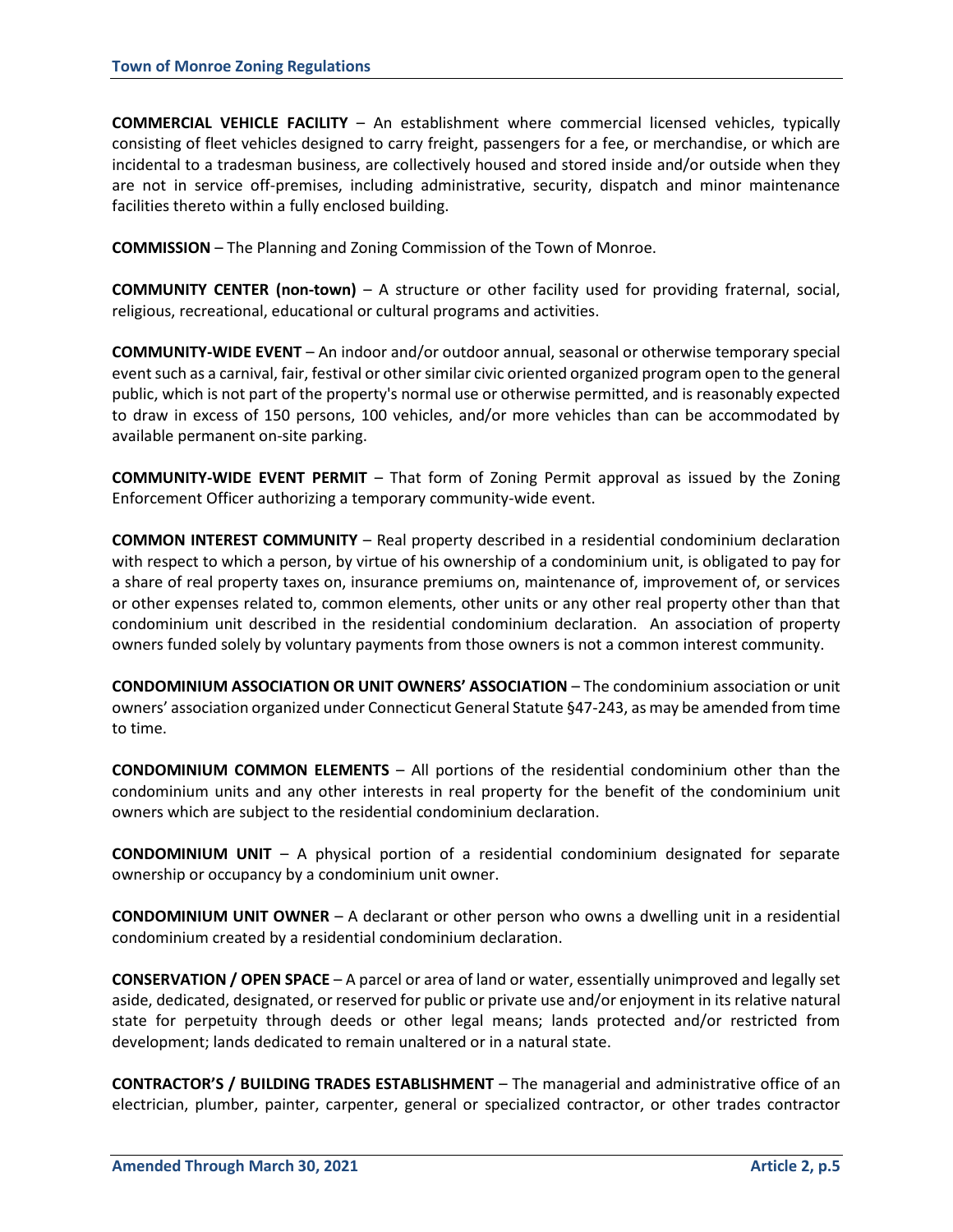(heating, ventilating, air-conditioning, refrigeration, alarm/security, roofing, and other similar trade occupations), including the orderly inside and/or outside on-site parking of company fleet vehicles (excluding Federal Highway Administration Classes 7 and above, and vehicles weighing greater than 26,000 lbs) during off-business hours (i.e., where tradesman utilize company vehicles during the conduct of off-site services, leaving their personal vehicles at the premises until returning at the end of business), as well as the related contained storage of directly associated materials, equipment and supplies as otherwise permitted. This definition does not include vehicle fueling facilities; contractor's storage yard; waste/refuse haulers or haulers of chemical, flammable or hazardous materials; a mason, landscaper or excavator type contractors.

**COUNTY SOIL AND WATER CONSERVATION DISTRICT** – The Fairfield County Soil and Water Conservation District established under Subsection (a) of Section 22a-315 of the General Statutes.

## **DAY CARE SERVICES**

**ADULT DAY CARE CENTER** – An establishment, licensed by the State of Connecticut, which offers or provides a program of supplementary care for adult persons outside their home for part of the twenty-four (24) hours in one or more days in the week.

**CHILD DAY CARE CENTER** – An establishment, licensed by the State of Connecticut, offering or providing a program of supplementary care to more than twelve related or unrelated children outside their own home on a regular basis.

**GROUP DAY CARE HOME** – An establishment, licensed by the State of Connecticut, offering or providing a program of supplementary care a) to not less than seven or more than twelve related or unrelated children on a regular basis, or b) that meets the definition of family day care home except that it operates in a facility other than a private family home.

**FAMILY DAY CARE HOME** – An establishment, licensed by the State of Connecticut, consisting of a private family home caring for not more than six children, including the provider's own children not in school full time, where the children are cared for not less than three (3) or more than twelve (12) hours during a twenty-four (24) hour period and where care is given on a regularly recurring basis except that care may be provided in excess of twelve (12) hours but not more than seventytwo (72) consecutive hours to accommodate the need for extended care or intermittent shortterm overnight care.

**DEVELOPMENT –** Any construction or grading activities or noticeable site disturbance or change to improved or unimproved real estate.

**DIAMETER-AT-BREAST-HEIGHT (DBH)** – Measurement of the diameter of a tree trunk, measured at chest height four and one-half (4½) feet above the ground.

**DISTURBED AREA** – An area where the ground cover is destroyed or removed leaving the land subject to accelerated erosion.

**DWELLING UNIT** – One or more rooms designed, occupied or intended for occupancy as a separate living quarter with cooking, sleeping and sanitary facilities provided within.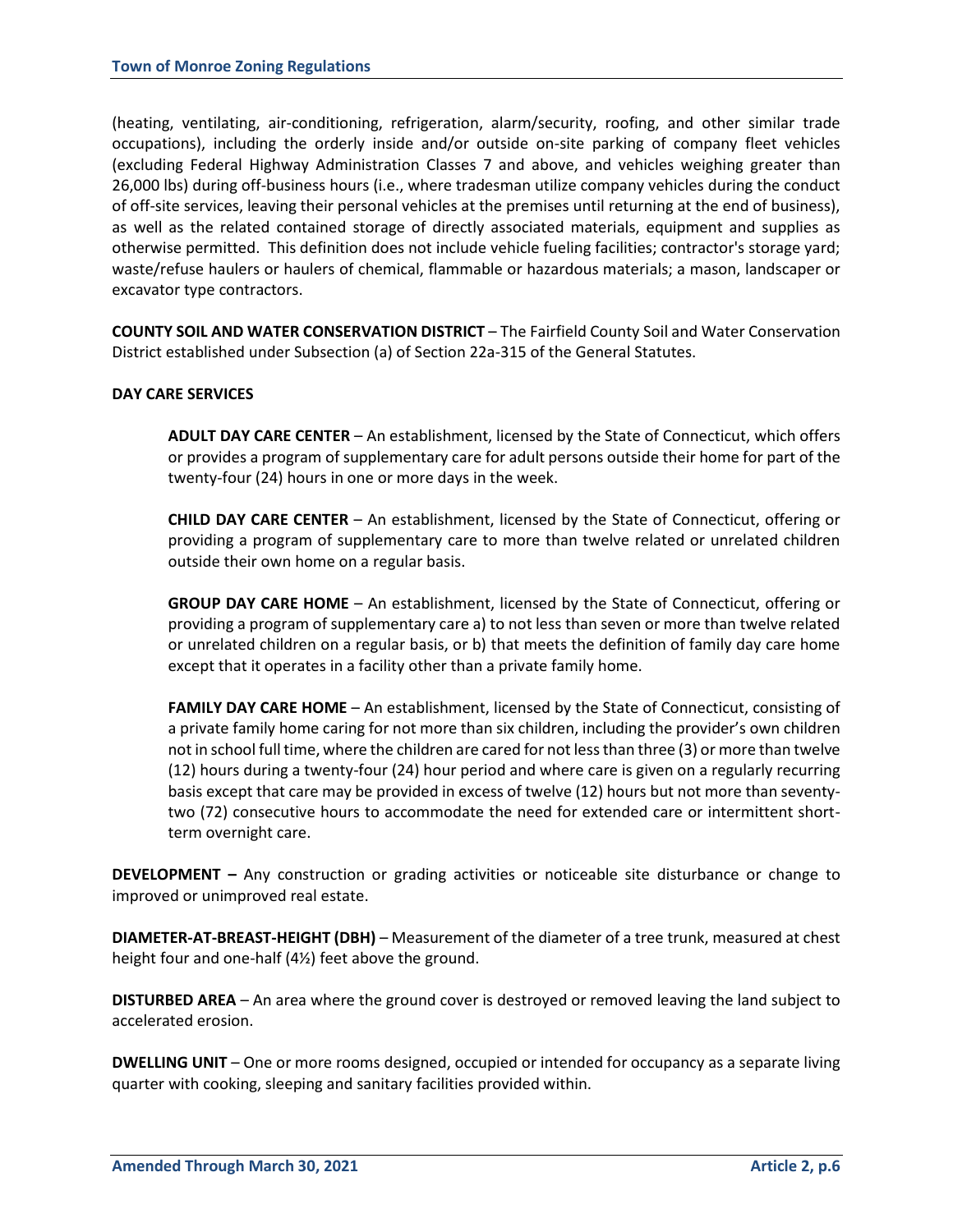**ACCESSORY APARTMENT** – A residential dwelling unit accessory to a principal single-family dwelling unit on a lot zoned RF-1, RF-2 or RF-3 only, provided that the accessory apartment use is limited in extent, clearly secondary and incidental to the use of the principal dwelling unit, and does not alter the single-family residential or exterior character of the principal dwelling or property, subject to the standards enumerated in these Regulations.

**AGE RESTRICTED DWELLING** – A deed restricted residential condominium dwelling unit where one or more of the occupants is fifty-five (55) years of age or older, as further set forth in §3.5 of these Regulations.

**ATTACHED DWELLING –** A dwelling with ground floor outside access, attached to one or more dwellings by common vertical walls without openings.

**CARETAKER RESIDENCE** – An accessory residential dwelling unit for the exclusive residential occupancy by the person (and immediate family) charged with the care, operation, maintenance and protection of the larger subject premises and related facilities.

**DETACHED DWELLING –** A dwelling that is not attached to any other dwelling by any means.

**MULTI-FAMILY DWELLING –** A building containing three (3) or more dwelling units on the same lot.

**MULTI-FAMILY, GROUP HOME <6 RESIDENTS –** A community residence, licensed by the State of Connecticut, as otherwise defined by State of Connecticut General Statutes, Chapter 124, §8-3e, as may be amended from time to time.

**MULTI-FAMILY, GROUP HOME >6 RESIDENTS –** A community residence, license by the State of Connecticut, as otherwise defined by State of Connecticut General Statutes, Chapter 124, §8-3e, as may be amended from time to time.

**RESIDENTIAL APARTMENTS ABOVE COMMERCIAL USES** – A residential dwelling unit(s) for rent contained within an upper floor of an existing or proposed commercial use building.

**SINGLE FAMILY DWELLING –** A building containing one (1) dwelling unit that is not attached to any other dwelling by any means.

**TWO-FAMILY DWELLING** – A building on a single lot containing two (2) dwelling units.

**EASEMENT** – A right, established in a deed or other legal document, of one (1) party to use land of a second party for a special purpose.

**EROSION –** The detachment and movement of soil or rock fragments by water, wind, ice or gravity.

**EXCAVATION** – The process of altering the natural grade/elevation by cutting the earth, or any activity by which soil or rock is cut, dug, quarried, uncovered, removed, displaced or relocated.

**EXCLUSIVE USE AREA** – Area surrounding each dwelling unit that shall be treated as a limited common element under the Connecticut Common Interest Ownership Act, Connecticut General Statute §47-200.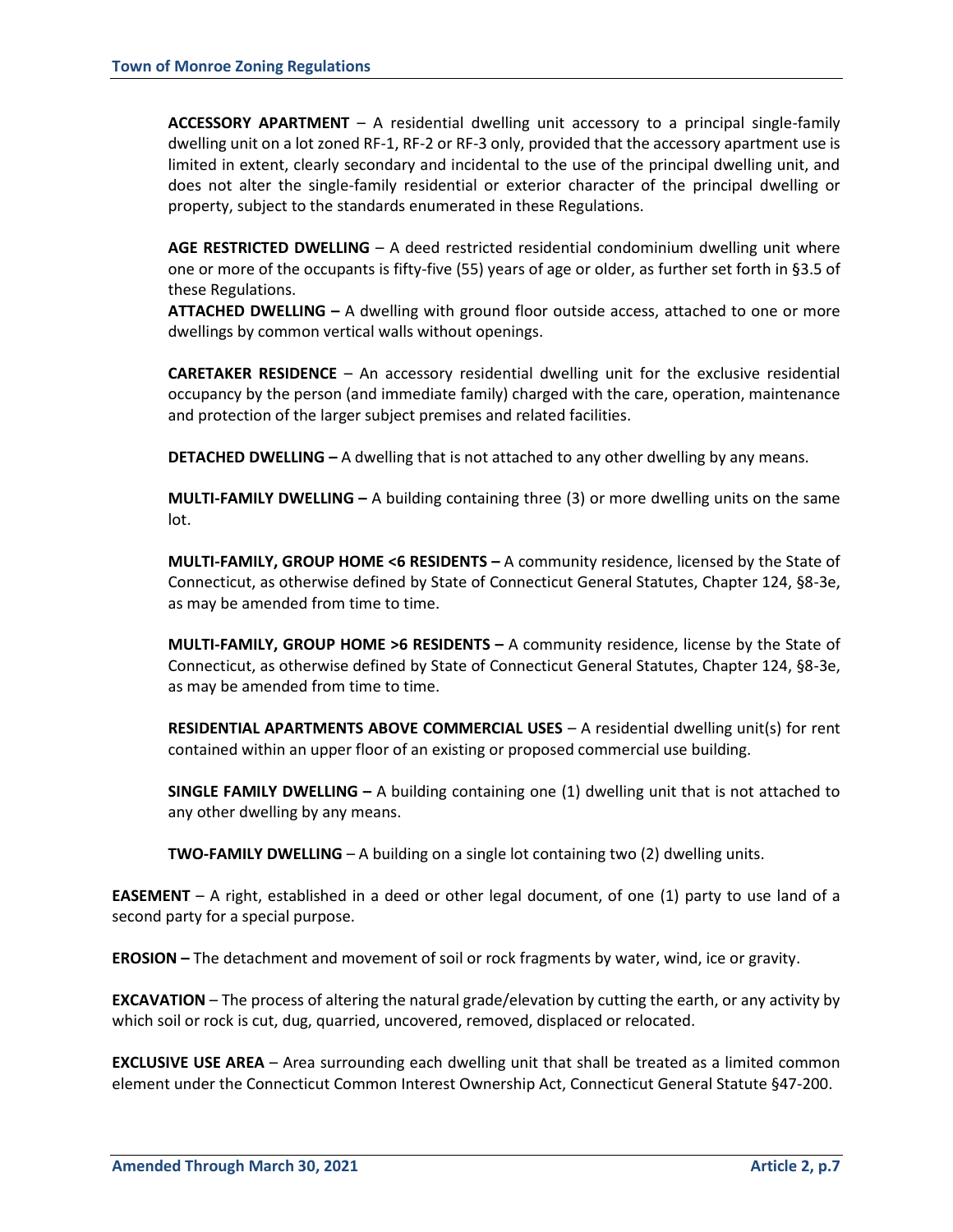**FAMILY –** A group of individuals not necessarily related by blood, marriage, adoption or guardianship living together in a dwelling unit as a single housekeeping unit.

**FARM –** A parcel or parcels of land under single ownership or leasehold where the principal or accessory use is agriculture. *(See also Agriculture).*

**FARM STORE (accessory to Farm)** – An accessory permanent structure used by a farm for the year round sale of agricultural products and commodities.

**FARM STORE, ACCESSORY SEASONAL** – An accessory structure used by a farm for the temporary, seasonal sale of agricultural products and commodities.

**FIREWOOD PROCESSING FACILITY** – A business establishment engaged in the cutting and splitting of felled trees and timber into smaller pieces, sized (less than three feet in length) to fit whole into a typical residential fireplace or interior wood burning stove, for the end purpose of commercially selling as firewood, which may include kiln drying and/or bundling.

**FLOOR AREA, GROSS (GFA) –** The sum of gross horizontal areas of the floor(s) of a building or buildings on a lot, measured from the exterior faces of exterior walls or from the center line of party walls separating two buildings.

**FLOOR AREA, NET** – The total of all floor areas of a building, excluding stairwells and elevator shafts, equipment rooms, interior vehicular parking or loading and all floors below the ground floor, except when used or intended to be used for human habitation or service to the public.

**FOOT-CANDLE** – A measure of illumination or light falling on a surface that is everywhere one (1) foot from a uniform point source of light – one (1) foot-candle is equal to one (1) lumen. Foot-candle measurements are made with a photometric light meter and with a specified horizontal orientation.

**FRATERNAL ORGANIZATION** – See Club, Fraternal Organization.

**FUNERAL HOME or MORTUARY** – An establishment used for the preparation and/or viewing, including associated rituals connected therewith, of deceased persons prior to burial or cremation elsewhere, including the display and sale of burial/cremation related items (caskets, funeral urns and other related funeral supplies), all within a building.

**GASOLINE STATION** – An establishment primarily engaged in the retail sale and dispersal of automobile gasoline via outdoor dispensers and other petroleum products to the general public.

**GOLF COURSE** – An establishment with at least nine holes (designated tees, greens, fairways and hazards) designed and regularly maintained for the playing of golf outside, may include other indoor and/or outdoor recreational facilities such as swimming pools, tennis, golf practice greens and driving ranges but excluding miniature golf.

**GRADING** – Any excavating, grubbing, filling (including hydraulic fill) of earth materials or any combination thereof, including the land in its excavated or filled condition.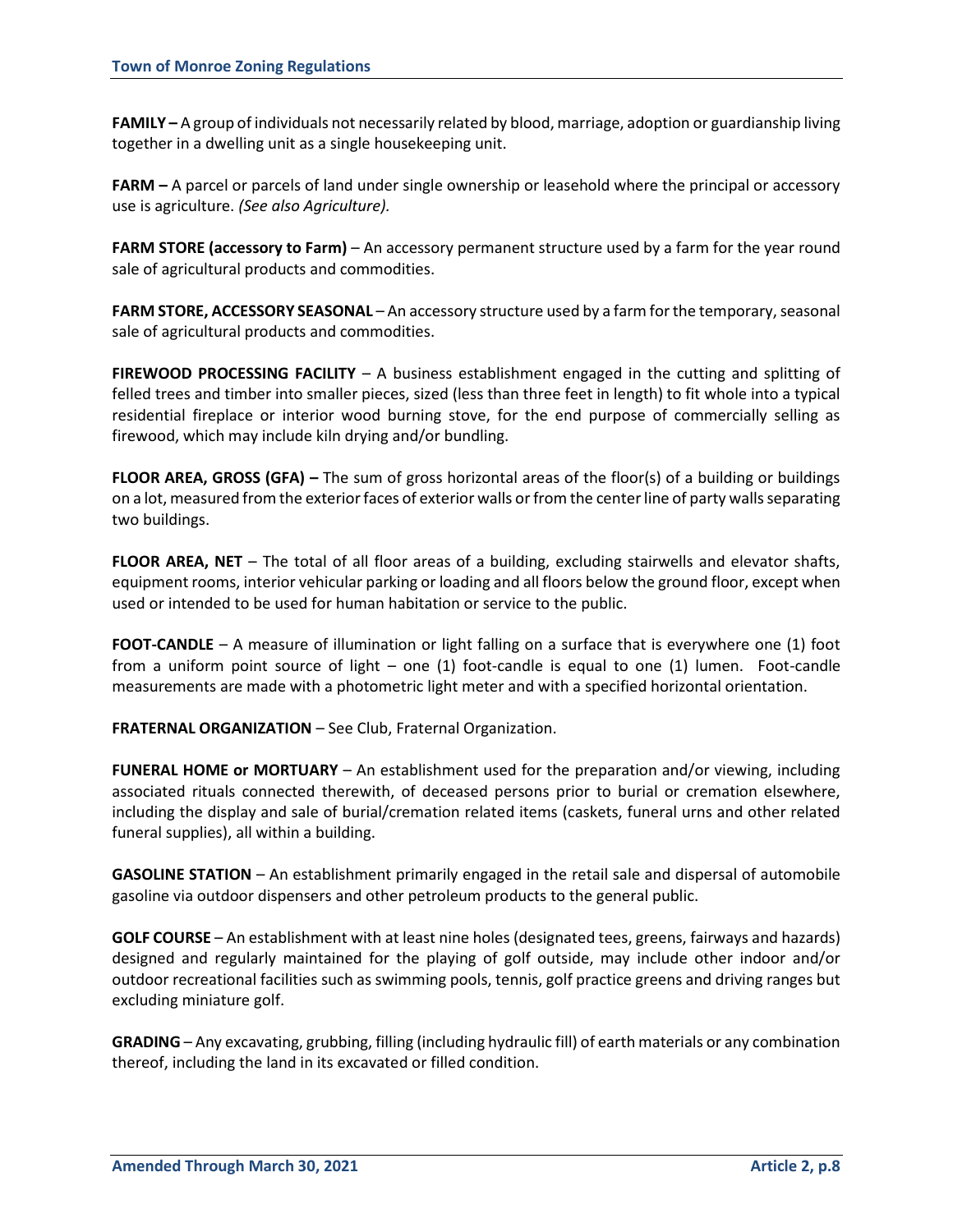**GROCERY STORE** – A retail establishment (supermarket, food store, general store, food market, delicatessen or similar) where most (80% or more) of the floor area is devoted to the sale of consumer processed, prepackaged and perishable food products for home preparation and consumption, but where other typical home and personal care products may also be sold.

## **HEALTH CLUB** – *See Club, Health Club / Spa.*

**HEIGHT** – The vertical distance of a building or structure measured from the average elevation of the finished grade surrounding a building or structure within ten (10) feet of the building or structure to the highest elevation of a flat roof or the mean elevation of a sloped roof between the eve (at bottom soffit) and ridge. The height of a structure without a roof shall be the vertical distance measured to the highest point of such structure. Measurement of building height shall not include church spires, ornamental towers, water towers, chimneys, solar panels, HVAC or other mechanical equipment, except as otherwise regulated herein.

**HISTORIC STRUCTURE** – Any structure that is: (a) listed individually on the National Register of Historic Places; (b) certified by the Secretary of the Interior as contributing to the historic significance of a registered historic district; (c) individually listed on the State of Connecticut inventory of historic places; or (d) recognized as a local historic structure by the Town of Monroe.

**HOME-BASED BUSINESS (accessory to single-family dwellings)** – A business carried out in a dwelling unit by the resident thereof and no more than two (2) nonresident persons or employees that is of higher intensity than a home occupation, but clearly secondary to the use of the dwelling unit for residential purposes and does not alter the residential character of the dwelling or property, subject to the standards enumerated in these Regulations.

**HOME OCCUPATION (accessory to single-family dwellings)** – An occupation carried out in a dwelling unit by the resident thereof and no more than one (1) non-resident employee, provided that the use is limited in extent, clearly secondary and incidental to the use of the dwelling unit for residential purposes and does not alter the residential character of the dwelling or property, subject to the standards enumerated in these Regulations.

**HOSPITAL** – An institution, licensed by the State of Connecticut that primarily provides health services and medical or surgical care to persons, primarily inpatients, suffering from illness, disease, injury, deformity, or other abnormal physical or mental conditions, may include as an integral component related incidental accessory facilities such as patient related laboratories, out patient services, medical offices; excluding drug and alcohol dependency facilities.

**HOTEL** – An establishment providing for a fee, short-term (less than 30 consecutive days) transient lodging accommodations (maid service, furnishing and upkeep of furniture, bed and bath linens and supplies, telephone, television, internet and similar) to the general public where access to all guest rooms is from interior lobbies, courts or hallways, may include incidental accessory facilities and services such as restaurants, meeting rooms, sundry retail goods, and recreational facilities primarily serving the transient guests of the hotel.

**HOUSING OPPORTUNITY DEVELOPMENT** – A proposed housing development in which, for at least thirty (30) years after the initial occupancy of units within the proposed development: (a) not less than fifteen percent (15%) of the dwelling units will be conveyed by deeds containing covenants or restrictions which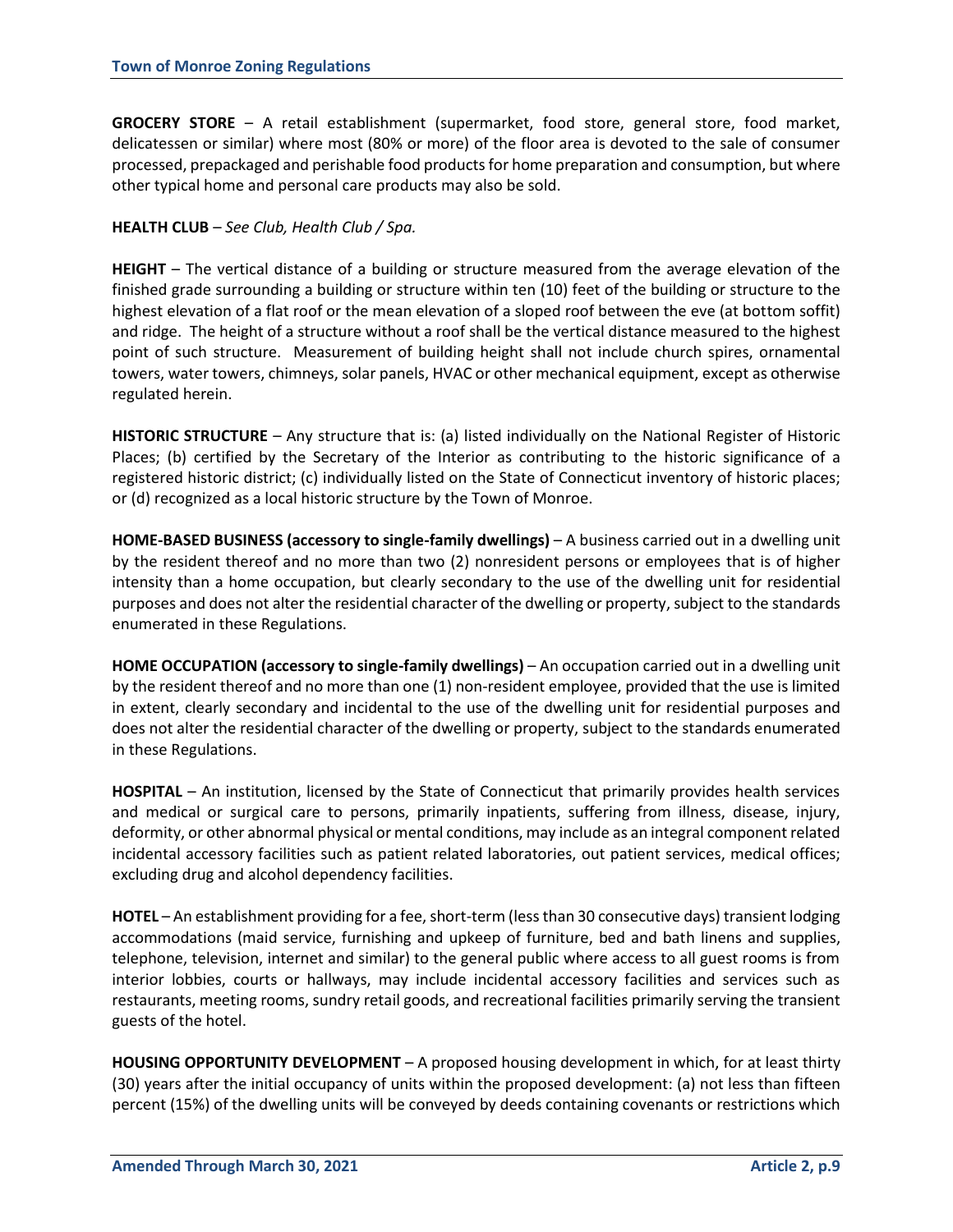shall require that such dwelling units be sold or rented at, or below, prices which will preserve the units as affordable housing, as defined in Connecticut General Statute §8-30g, for persons or families whose income is less than or equal to eighty percent (80%) of the area median income or the statewide median income, whichever is less; and (b) not less than ten percent (10%) of the dwelling units shall be conveyed in the same manner to persons or families whose income is less than or equal to sixty percent (60%) of the area median income or the statewide median income, whichever is less.

**HOUSING OPPORTUNITY UNIT** – Housing for which persons and families are presumed to pay thirty percent (30%) or less of their annual income, where such income is less than or equal to eighty percent (80%) or sixty percent (60%), as applicable, of area median income for the Town of Monroe or the statewide median income, whichever is less, as determined by the U.S. Department of Housing and Urban Development.

**HOUSE PET** – An animal of such size and nature as is commonly and traditionally kept in the home, including but not restricted to dogs, cats, birds, fish and smaller animals.

**INDOOR CULTIVATION FACILITY** – The vertical and/or horizontal growing of crops by method of conventional horticulture, hydroponics or aquaponics, including the storing and processing of agricultural and horticultural products inside a building.

**INLAND WETLANDS COMMISSION - The Town of Monroe Inland Wetlands Commission.** 

**INSPECTION** – The periodic review and evaluation of properties in the conduct of enforcement activities and/or to determine compliance with permits and approvals as issued pursuant to these Regulations.

**JUNK** – Any scrap, waste, reclaimable material, or debris; unregistered or inoperable vehicles, machinery or equipment, or parts thereof; tires; construction and building materials; household appliances; brush; or similar.

**JUNKYARD** – Any lot, land, parcel, building, or structure, or part thereof, used for the temporary or permanent storage, collection, processing, purchase, sale, salvage, or disposal of junk, or for the dismantling, demolition, or abandonment of automobiles, other vehicles, machinery, or parts thereof, any of which not being stored for immediate use on the lot. The term shall also include any junkyard, motor vehicle junk business, and motor vehicle junkyard as defined in the State of Connecticut General Statutes.

**LANDSCAPER** – A business principally engaged in landscape planning, design, installation, removal and maintenance services of offsite lawns and gardens (trees, shrubs, perennials, annuals and incidental hardscape features such as patios, stone walls and walkways).

**LAUNDROMAT, DRY CLEANERS (retail and drop-off centers)** – An establishment providing to the general public facilities for the washing, drying or dry cleaning of clothing and/or other fabrics in machines operated by the patron, or by employees of the establishment on or off-premises.

**LIGHT FIXTURE** – Complete lighting unit consisting of a lamp, lens, optical reflector, housing and electrical components necessary for ignition and control of the lamp, which may include a ballast, starter and/or photo control.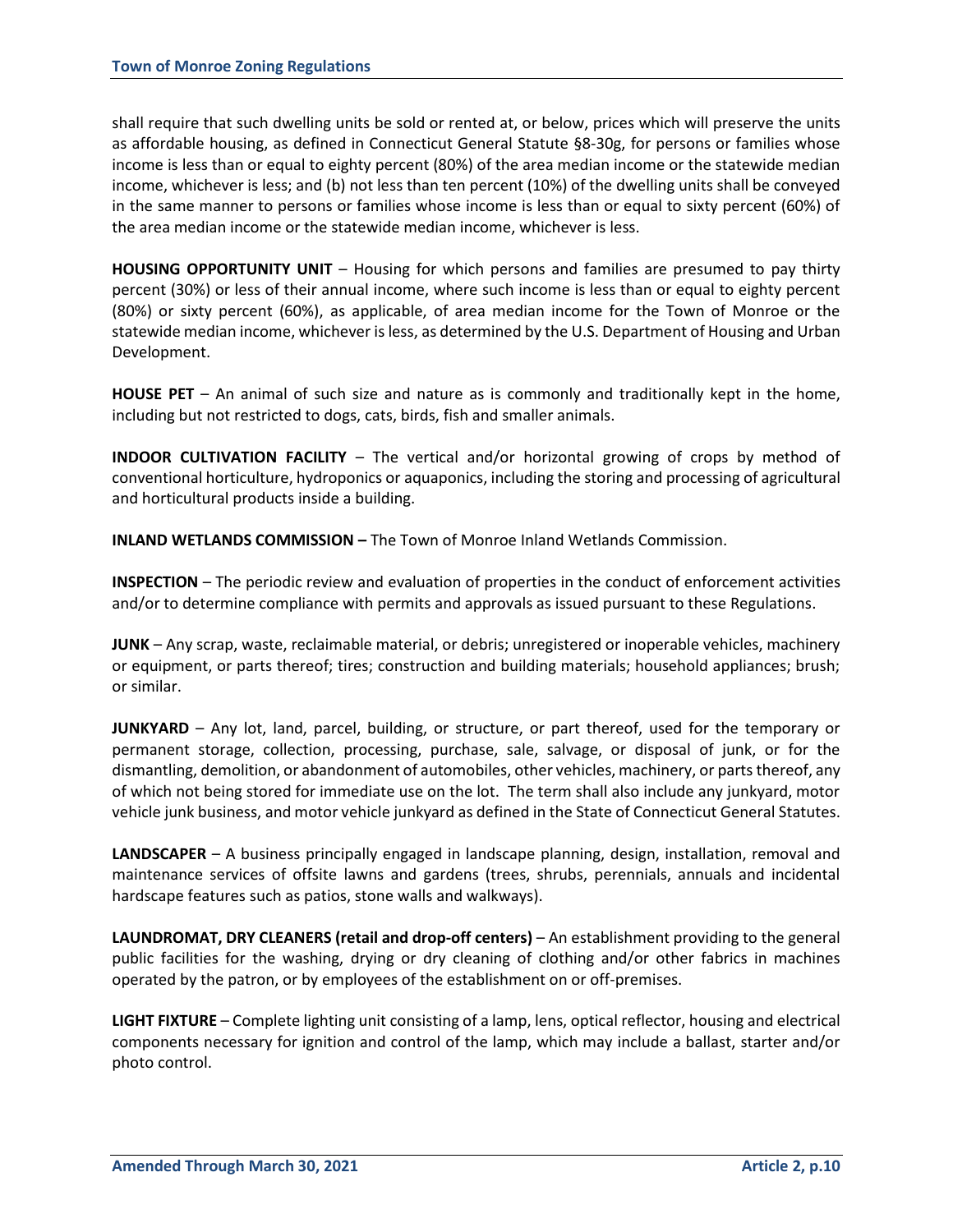**LIGHT FIXTURE, DIRECTIONALLY SHIELDED** – A light fixture which emits a light distribution where some light is emitted at or above a horizontal plane located at the bottom of a fixture. Such fixtures may contain visors, louvers or other types of shields or lenses which are designed to direct light onto a targeted area and to minimize stray light.

**LIGHT FIXTURE, FIXED** – A light fixture whose means of support (pole, arm or other) is not adjustable so the direction of light cannot be moved or repositioned.

**LIGHT FIXTURE, FULL-CUT-OFF** – A light fixture which emits a light distribution where no light is emitted at or above a horizontal plane located at the bottom of a fixture.

**LOT** – A parcel of land having defined boundaries not divided by streets and considered as a unit, devoted to or intended to be devoted to a particular principal use and/or occupied by a principal structure or group of structures that are united by a common interest, use or ownership, and including customary accessory structures, uses, open areas and yards, which parcel shall have frontage on a street as defined herein and complies with all applicable area and bulk requirements set forth in these Regulations. The mere recording of a deed and/or map in the Monroe Land Records in the Monroe Town Clerk's office shall not constitute the creation of a lot or a lot for purposes of development or obtaining a zoning or building permit.

**LOT AREA –** The total area within the lot lines of a lot, excluding any street rights-of-way.

**LOT, CORNER –** A lot abutting upon two (2) or more streets at their intersection forming an interior angle of not more than one-hundred-thirty-five (135) degrees. The point of intersection of the street right-of-way lines is the "corner."

**LOT DEPTH –** The horizontal distance measured from the median point on the front lot line to the median point on the rear lot line.

**LOT FRONTAGE –** The distance between the side lines of a lot measured along the front lot line.

**LOT, INTERIOR –** Any lot other than a corner lot.

**LOT LINE –** A property line of record bounding one lot from another lot or from a public or private street or any other public or private space.

**LOT, REAR also FLAG LOT –** A lot with less than the minimum required lot frontage and/or an accessway, typically narrow, to the rear buildable portion of a lot measuring less than the width of the required minimum lot frontage.

**LOT, THROUGH** – An interior lot having frontage on two (2) or more segments of a street or different streets.

**LOT WIDTH –** The average minimum horizontal distance between the side lot lines measured at right angles to the lot depth.

**MAINTAINED AVERAGE ILLUMINATION** – Values which the average light levels for a playing field shall always meet or exceed during the life expectancy of the system. The average light levels shall be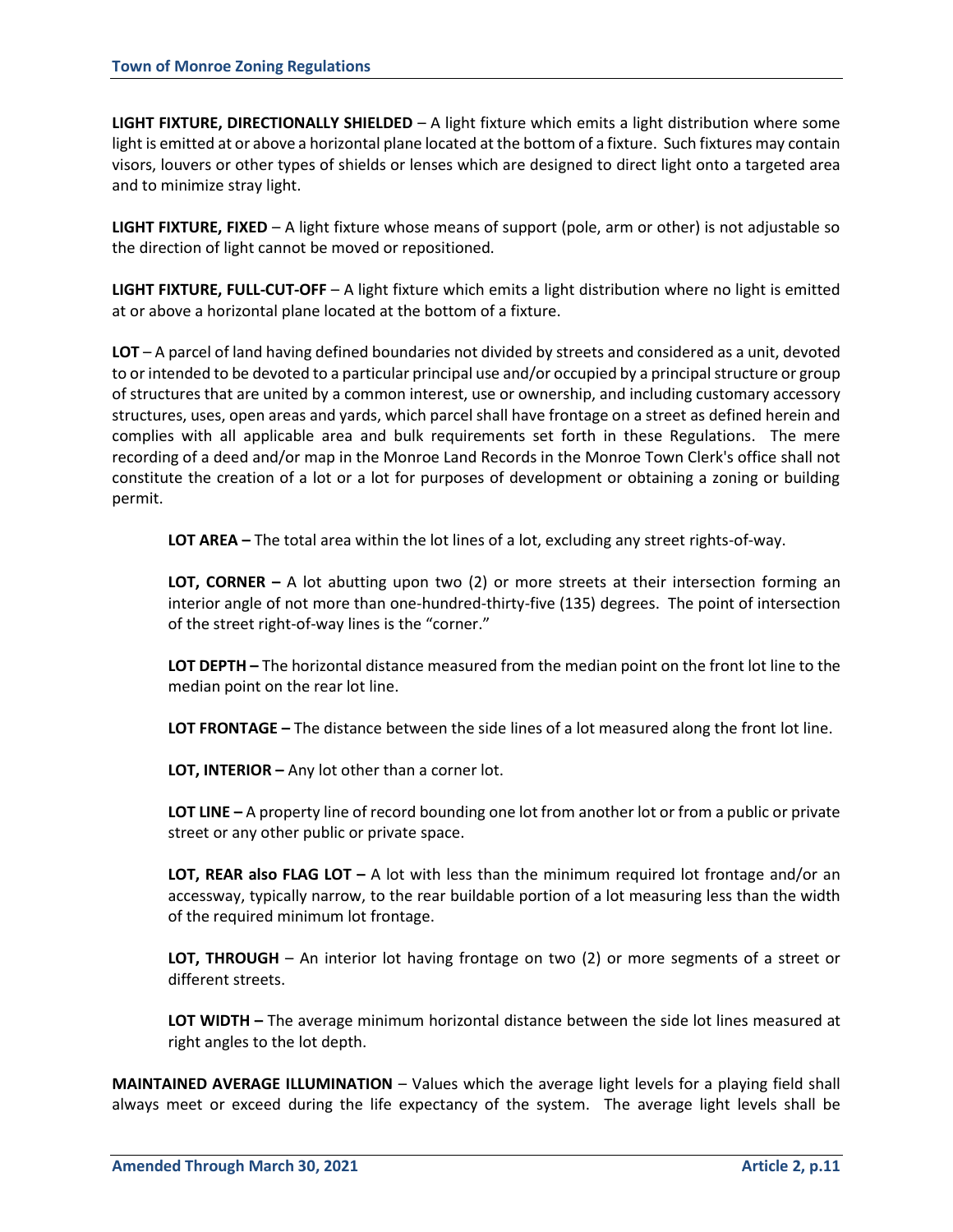calculated over the entire playing field using a grid method of measurement which divides the total light levels by the number of grid points.

# **MANUFACTURING / INDUSTRIAL** –

**MANUFACTURING, PROCESSING AND/OR ASSEMBLY OF PRODUCTS WHERE CONDUCTED WITHIN FULLY ENCLOSED BUILDINGS** – Includes a range of assembling, fabricating, and manufacturing activities conducted within enclosed buildings, including production, processing, packaging, warehousing and distribution of: household and consumer goods, clothing and shoes, electronic equipment, medical instruments, food and beverages, pharmaceuticals, personal care health and beauty products and other similar products from previously manufactured components; manufacture of products and merchandise involving the use of chemicals and plastics; wholesaling, warehousing and distribution centers; machine shops; and printing and publishing. Excluding concrete and asphalt batch plants; slaughter plants, packing houses, animal by-products rendering, and other such animal processing activities; automobile salvage and reclamation yards and facilities; processing or production of oil, natural gas, geothermal resources or other hydrocarbons; foundries; medical, biological or hazardous waste disposal facilities; bulk chemicals; explosives; sulfuric, sulfurous, nitric or hydrochloric acids; pesticides, insecticides and herbicides.

**BUSINESS SERVICE FACILITIES PROVIDING SUPPORTING SERVICES TO INDUSTRIAL AND BUSINESS USES, INCLUDING COMPUTER AND BUSINESS MACHINE SERVICE AND REPAIR** – An establishment primarily engaged in rendering services to other business establishments on a fee or contract basis, such as advertising and mailing, photofinishing, protective services, equipment rental and leasing, computer and business machine service and repair.

**MARIJUANA DISPENSARY** – A place of business where marijuana is dispensed or sold at retail for any purpose, including but not limited to recreational use and/or to qualifying patients and primary caregivers, and for which the Connecticut Department of Consumer Protection has issued a dispensary facility permit or license to an applicant in accordance with Public Act 12-55, §21a-408, as amended, of the Regulations of Connecticut State Agencies.

**MARIJUANA PRODUCTION FACILITY** – A secure, indoor facility where the production of marijuana occurs, and that is operated by a person to whom the Connecticut Department of Consumer Protection has issued a producer license in accordance with Public Act 12-55, §21a-408, as amended, of the Regulations of Connecticut State Agencies.

**MEDICAL CLINIC: URGENT CARE FACILITY (no overnight), RADIOLOGY/DIAGNOSTICS LABORATORY** – An establishment, licensed by the State of Connecticut that provides outpatient health and medical services to the general public on a walk-in or referral by a physician or other licensed medical care provider basis.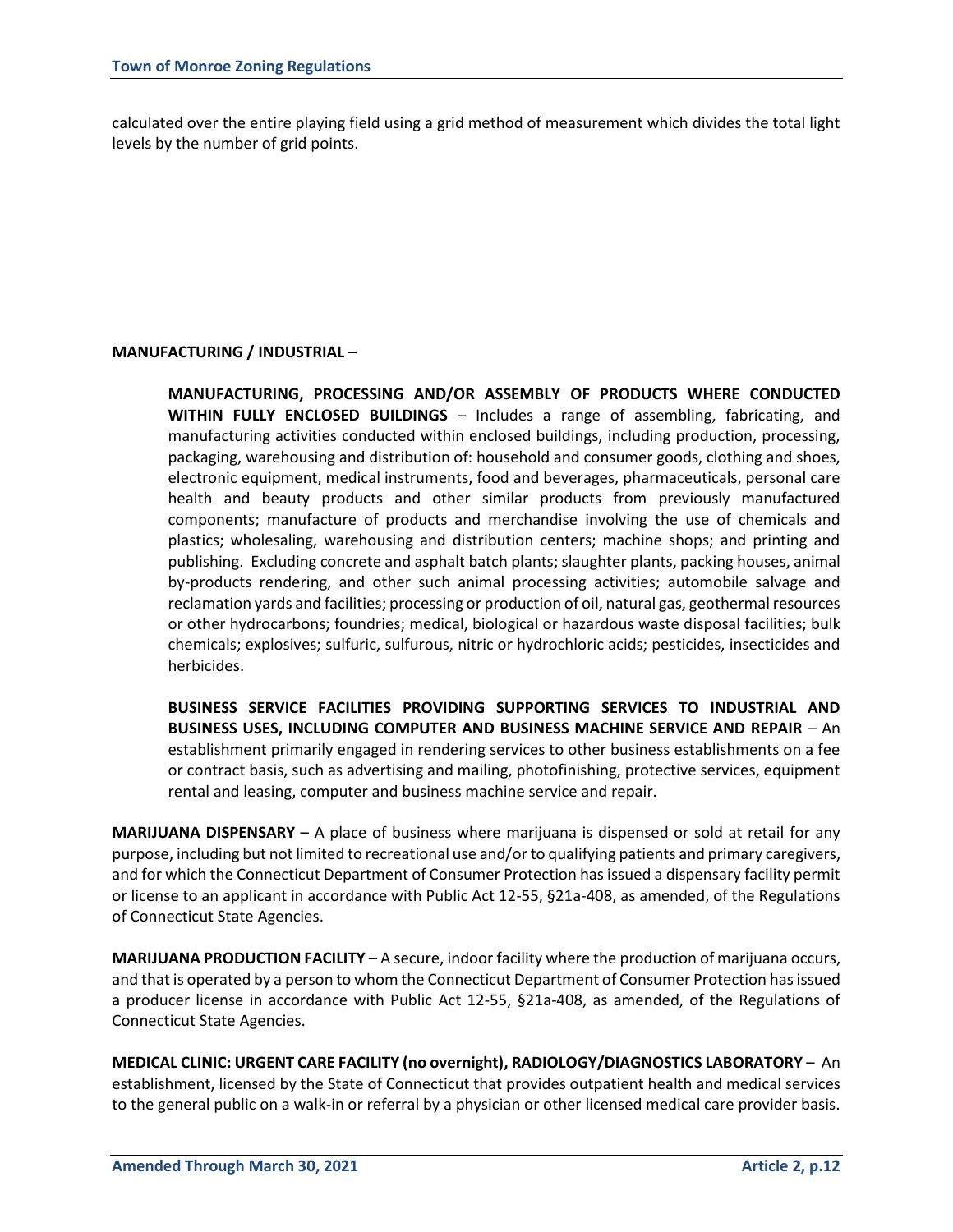**MEDICAL REHABILITATION FACILITY** – An establishment providing short-term, primarily in-patient care, treatment, and/or rehabilitation services for persons recovering from illness, injury, or surgery who do not require continued hospitalization; excluding drug and alcohol dependency treatment.

**MIXED USE LANDMARK PROPERTY DEVELOPMENT** – The reinvestment and renovation of a designated older structure to ensure its continued existence.

**MOBILE HOME –** A structure, transportable in one (1) or more sections that is built on a permanent chassis and is designed for use with or without a permanent foundation when attached to required utilities.

**MOBILE FOOD VENDOR** – Any vehicle or conveyance-mounted unit, cart, trailer, kiosk or other similar apparatus, used to store, prepare, display or serve food and/or non-alcohol beverages intended primarily for immediate consumption, sited on public or private property for a limited duration lasting longer than ten (10) minutes. A mobile food vendor shall be mounted on wheels or other method of moveable design, and must be readily moveable. If the operation is not immediately mobile, it shall be considered a "building" or "structure" and shall be required to comply with applicable regulations for such.

**MOBILE FOOD VENDOR LOCATION** – The specific location on public or private property upon which a duly approved and authorized mobile food vendor may temporarily operate.

**MOBILE FOOD VENDOR PERMIT** – That form of Zoning Permit approval as issued by the Zoning Enforcement Officer authorizing the time, duration, location and use of property by a duly Health Department licensed mobile food vendor.

**MUSEUM** – An establishment operated as a repository and/or exhibit for a collection of literary, historical, natural or scientific curiosities or objects of interest, or works of art, and arranged, intended and designed to be used by members of the public for viewing, with or without an admission charge, including the holding of meetings or seminars in the promotion and education of the exhibited items, as well as accessory sale of related materials.

**NIGHTCLUB** – An establishment dispensing liquor and food and in which music, dancing or entertainment is conducted.

**NONCONFORMING STRUCTURE OR BUILDING –** A structure or building, the size, dimensions or location of which was lawful prior to the adoption, revision, or amendment of the zoning regulations, but that fails by reason ofsuch adoption, revision, or amendment to conform to the present requirements of the zoning regulations.

**NONCONFORMING USE** – A use or activity that was lawful prior to the adoption, revision, or amendment of the zoning regulations but that fails by reason of such adoption, revision or amendment to conform to the present requirements of the zoning district.

**OFFICE** – A room, suite of rooms or building in which the affairs of a commercial business, profession or service provider entity are conducted.

**ACCESSORY OFFICE** – An incidental office customarily ancillary to a permitted principal use.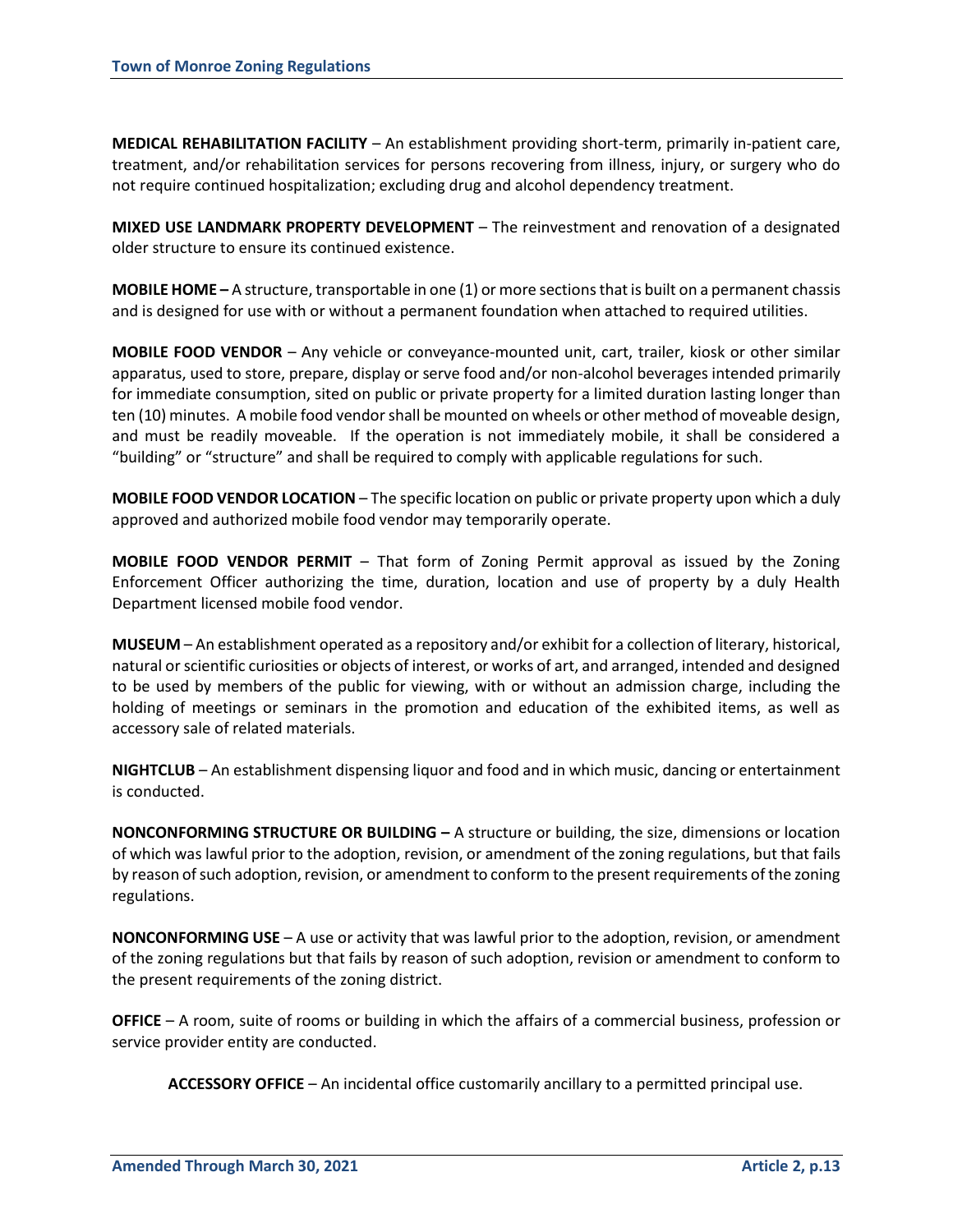**GENERAL OFFICE** – An office for the transacting of executive, administrative and clerical functions in the conduct of a business (i.e., insurance, real estate, tax preparation, advertising, stockbroker or similar).

**MEDICAL AND DENTAL OFFICE** – An office for physicians, dentists or other licensed medical practitioners for the examination and treatment of persons solely on an outpatient basis. **PROFESSIONAL OFFICE** – An office for a member or members of a recognized profession (licensed or holding an advanced degree) maintained for the conduct of that profession (i.e., architecture, landscape architecture, land use planner, engineering, accounting, law, or similar).

**ONE HUNDRED YEAR FLOOD PLAIN** – Shall include Flood Zones A1-A30, including the floodway as designated by the Federal Emergency Management Agency (FEMA), Flood Insurance Rate Map (FIRM), Community Panel Numbers 090009-005C and 090009-001013 and the Flood Study, Town of Monroe, Connecticut, Fairfield County, as amended.

**OPEN SPACE** – Any parcel or area of land or water essentially unimproved, set aside or protected from certain development and/or disturbance; may include active and passive recreational uses.

**OUTDOOR DISPLAY** – An outdoor arrangement of objects, items, products or other materials, typically not in a fixed position, for the purpose of advertisement or sales.

**OUTDOOR and INDOOR SALES of ACCESSORY OUTDOOR AMENITIES** – A business establishment providing for the outdoor and/or indoor display and retail sale of accessory outdoor amenities such as playground equipment, sheds, pavilions, pergolas, awnings, chicken coops, deck materials, outdoor hardscaping, hot tubs, fiberglass in-ground pools, outdoor kitchen components, trampolines, basketball hoops and outdoor fire features, including the offering of incidental off premises installation services. For purposes of this definition, "display" shall mean the exhibiting, arrangement and showing of an amenity to simulate its appearance as if installed and operational, as opposed to merely placed, put down, or stored.

**OUTDOOR STORAGE –** The outdoor keeping of any goods, materials, merchandise, vehicles, boats, equipment or other items. Storage within a structure other than a building is considered outdoor storage.

**OUTDOOR WOOD-BURNING FURNACES** – A wood-fired boiler in a small, insulated shed with a smoke stack.

**PERFORMANCE STANDARDS –** A set of criteria or limits established by these Regulations related to nuisance elements that a use or process shall not exceed.

**PERSONAL SERVICE BUSINESS** – Establishments primarily engaged in providing specialized services involving nonmedical care and individual needs of a person or his or her apparel, including the incidental retail sale of related products, goods and merchandise.

**PET DAY CARE / GROOMER BUSINESS** – A business establishment providing non-medical personal care services to domesticated pets, not including boarding.

**PLACE OF WORSHIP** – A facility for an established body organized to sustain faith based and/or religious services on a regular basis, like a church, synagogue, temple, mosque or other similar facility.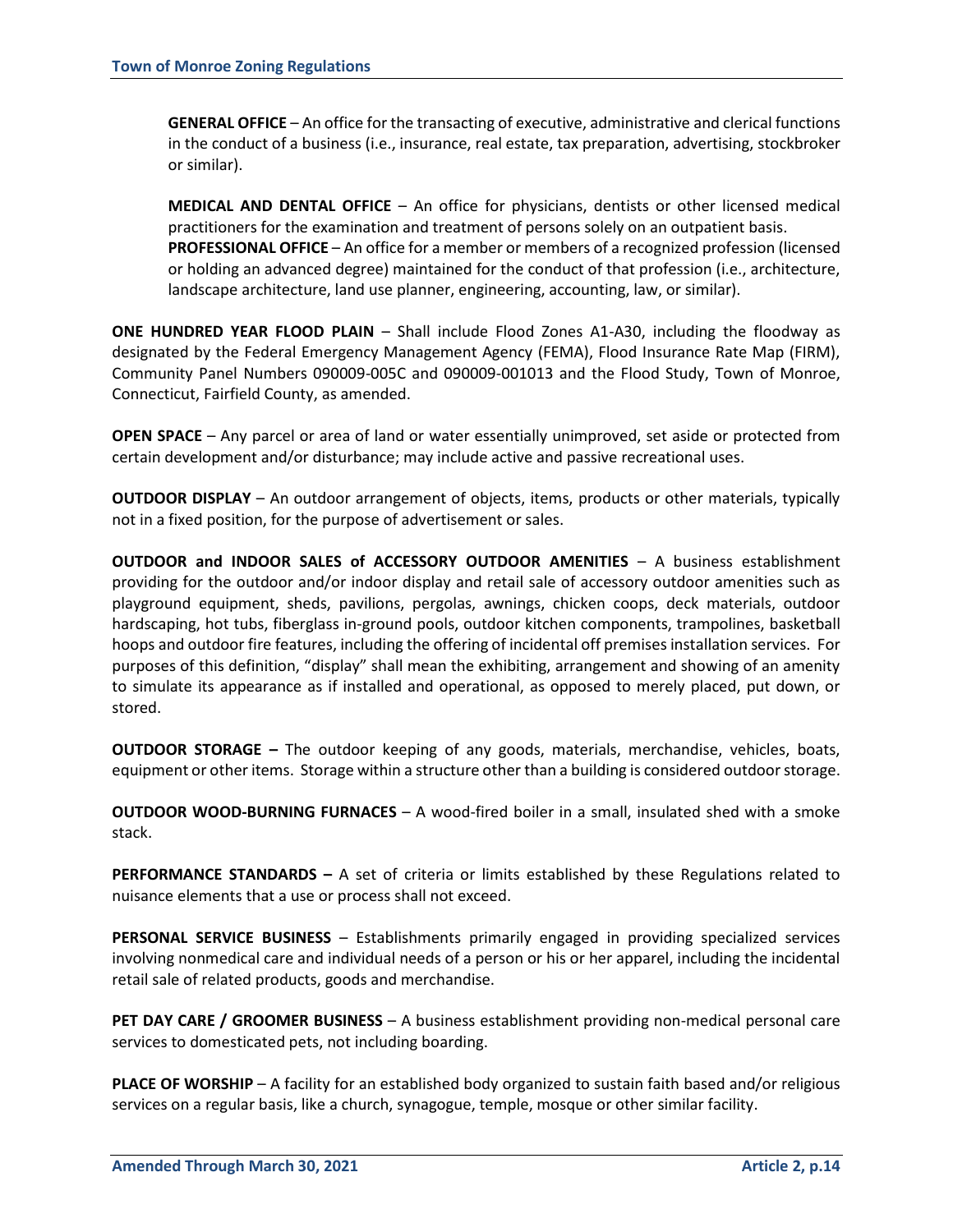**PLANNING AND ZONING ADMINISTRATOR** – The Planning and Zoning Administrator (or Town Planner) of the Town of Monroe.

#### **PLANNING AND ZONING COMMISSION** – *See Commission*.

**PREFABRICATED HOME** – A structure transportable in one or more sections, that is built and is designed for connection to a permanent foundation and serviced by required utilities. Also referred to as Manufactured or Modular Home.

#### **PROPERTY LINE** – *See Lot Line.*

**PUBLIC UTILITY FACILITY** – Any facility or structure erected by a public service company, as that term is defined by Connecticut law, unless the location of such is regulated by the Connecticut Siting Council.

**RECREATIONAL VEHICLE** – A motor vehicle built on a chassis and designed to serve as a self-contained living quarters for recreational use.

#### **RECREATION FACILITIES** –

**INDOOR RECREATION FACILITIES** – A commercial building or structure designed and equipped for the conduct of indoor sports and leisure time activities.

**OUTDOOR RECREATION FACILITIES** – Outdoor places, sites or fields and incidental structures designed and equipped for the pursuit of leisure time activities, usually of a formal nature, often performed with others and/or requiring equipment.

**RECREATION, PASSIVE** – Activities that involve relatively inactive or less environmentally intrusive activities including, but not limited to walking, sitting, picnicking, board and table games.

**RESEARCH AND DEVELOPMENT FACILITIES (not involving hazardous or biological materials use, storage or disposal)** – An establishment for the research, investigation, testing, experimental analysis, and/or technological advancement, storage or disposal, of new and innovative systems, equipment, products and/or devices, which does not involve hazardous or biological materials use.

**RESIDENTIAL APARTMENTS ABOVE COMMERCIAL USES** – See Dwelling Unit, Residential Apartments Above Commercial Uses.

**RESIDENTIAL CONDOMINIUM** – A common interest residential community in which portions of the real property are designated for separate ownership (individual dwelling units where each owner receives a recordable deed to the individual unit purchased, including the right to sell, mortgage, etc.) and the remainder of the real property is designated for common shared ownership solely by all of the owners of the individual dwelling units.

**RESIDENTIAL CONDOMINIUM DECLARATION** – The legal instruments which are required to be recorded on the land records of the Town of Monroe, however denominated, that create a residential condominium, including any amendments to those instruments.

#### **RESTAURANT and FOOD RELATED USES** –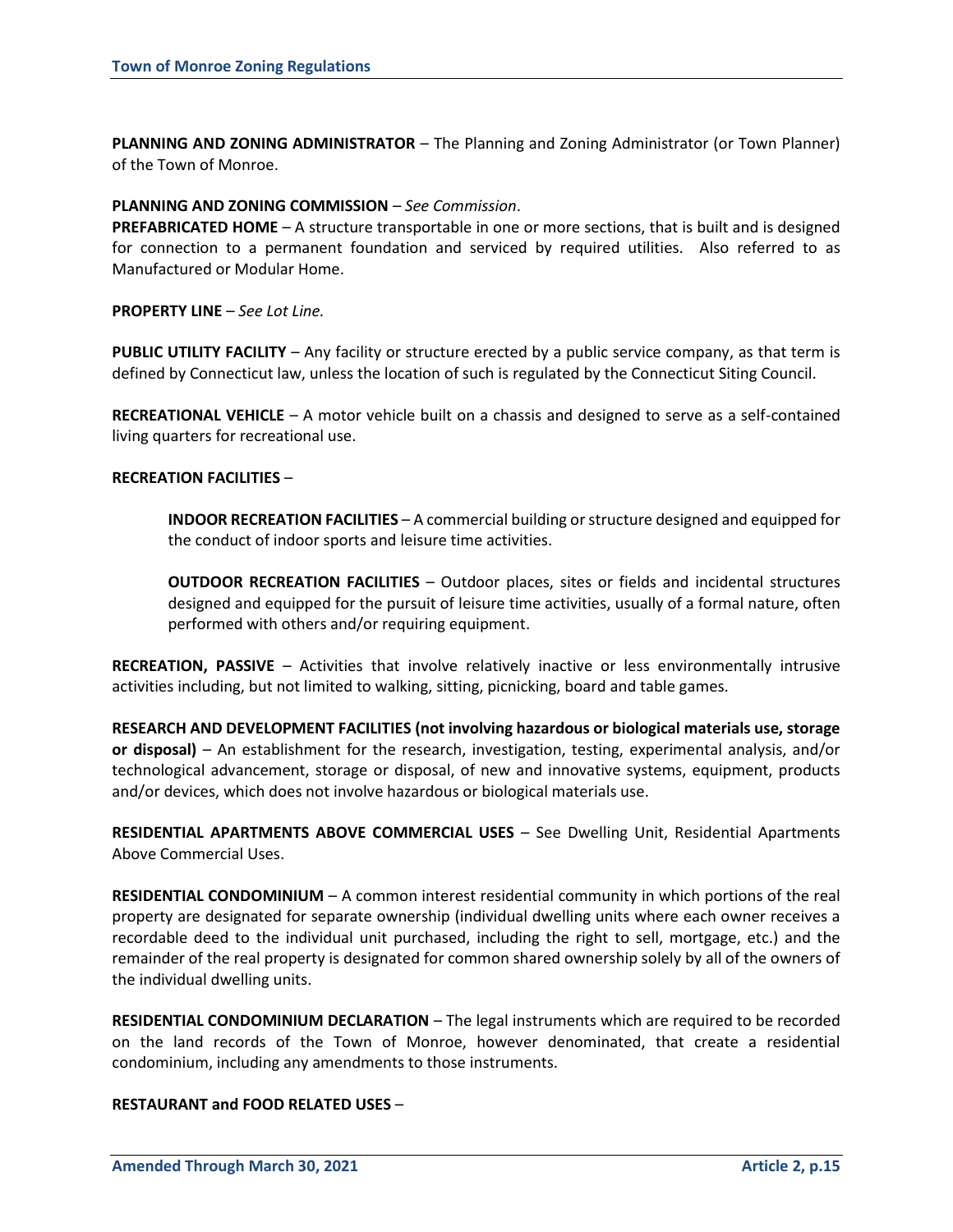**BAKERY, RETAIL** – A Retail Food Establishment which sells baked goods directly to the public on premises. Goods may or may not be baked on the premises. Does not include a fast food restaurant as defined herein.

**BAKERY, WHOLESALE** – An establishment which produces and sells baked goods primarily to other establishments, on premises sale directly to the public is incidental and occupies an inside area of no more than 2,000 square feet. Does not include a fast food restaurant as defined herein.

**CAFÉ** – An establishment, licensed pursuant to a Café permit from the State of Connecticut Department of Consumer Protection, Liquor Control Division, within a suitable and permanent building, kept, used, maintained, advertised, and held out to the public to be a place where all types of alcoholic and nonalcoholic beverages, and food including the offering of hot meals from an on-premises commercial kitchen, is served for sale at retail for consumption on the premises to persons seated at tables by persons employed by the establishment, and which may include provisions for music, dancing or live entertainment. May also be referred to as grill, saloon, bar, pub, public house, beer garden or similar named establishment.

**CATERER, OFF-PREMISES** – An establishment whose principal business is the preparation of food and beverages for a specific event, person or organization, typically consisting of full course meals, for consumption off-premises, where the food and beverages are picked-up or delivered, and service thereof may be provided at the off-premises location.

**CATERER, ON-PREMISES** – An establishment whose principal business is the preparation of food and beverages for a specific event, person or organization, typically consisting of full course meals, for consumption on-premises, where the food and beverages are served to patrons via buffet or table service within a dedicated banquet hall or meeting rooms.

**ICE CREAM PARLOR (Yogurt Shop / Dairy Bar)** – A Retail Food Establishment primarily engaged in the preparation and retail sale of ice cream, yogurt and other frozen dessert type products and beverages, typically served to order from a counter for consumption on- or off-premises.

**OUTDOOR DINING** – An outdoor area with tables and seating for the consumption of food and beverages in conjunction with and accessory to a principal permitted food service or restaurant use, operated and located on the same lot and functionally coordinated to the interior of the principal food service or restaurant use.

**RESTAURANT, FULL SERVICE** – An establishment engaged in the retail sale of prepared food and beverages, primarily consisting of hot meals, ordered from individual menus, served by waiters/waitresses, in a ready-to-consume state, on or in non-disposal dishes or containers, and where customers consume these foods and beverages while seated at tables or counters located within the building. Such establishments may offer take-out, delivery and catering services, which if provided, are ancillary to the overall establishment business and are not provided via drive-thru or window service. Such establishments may also offer the retail sale of all types of alcoholic beverages to be consumed on the premises, pursuant to a Restaurant permit from the State of Connecticut Department of Consumer Protection, Liquor Control Division.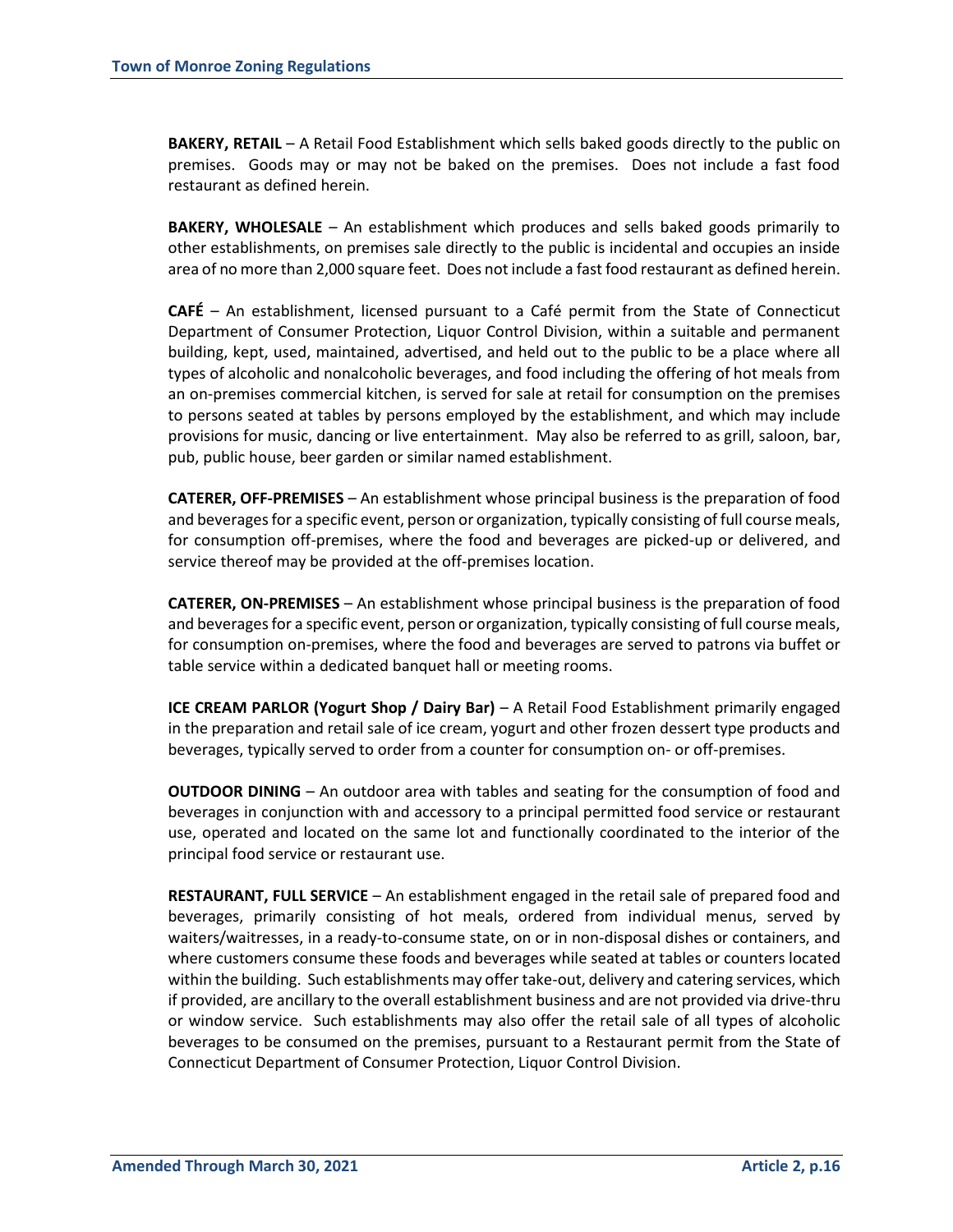**RESTAURANT, FAST FOOD –** An establishment primarily engaged in the retail sale of pre-prepared or quickly prepared meals and other food and beverage products for consumption on- or offpremises, in a ready-to-consume state, made available upon a short waiting time, generally served in disposable or prepackaged containers or wrappers with disposal utensils, where customers usually select their orders from a standardized posted menu offering a limited number of specialized and/or standardized array of items, such as but not limited to, hamburgers, chicken, fish and chips, pizza, tacos and hot dogs, prepared according to standardized methods in advance and kept hot then finished and packaged to order, where a substantial portion of sales is by standup service where the customer generally pays before eating and performs self cleanup. Such establishments typically include standardized décor, façades, site treatments, food and beverage ingredients, as well as systemic purchasing and distribution of food, containers, wrappers, and other consumable goods from a central source and are usually part of a restaurant chain or franchise operation, typically including drive-through service via an exterior window to allow customers to remain in their vehicles to order and receive food and/or beverages.

**RESTAURANT, DRIVE THROUGH or EXTERIOR WINDOW SERVICE** – An accessory means of serving restaurant establishment patrons via an exterior walk-up or drive-up service window along a side or rear building wall of the interior restaurant.

**RETAIL FOOD ESTABLISHMENT** – An establishment primarily engaged in the on-site preparation and retail sale of "carry-out" food and beverage products from a counter-type installation for consumption primarily off-premises, including but limited to:

- Coffee Houses or Shops
- **•** Pizzerias
- Ice Cream Parlors / Yogurt Shops / Dairy Bars
- Bakeries
- Delicatessens
- Fish, Produce or Specialty Food Markets (non-supermarket or grocery store)
- Off-Premises Caterers (not associated with a restaurant or other food service use)

**TAVERN** – An establishment, licensed pursuant to a Tavern permit from the State of Connecticut Department of Consumer Protection, Liquor Control Division, within a suitable and permanent building, kept, used, maintained, advertised and held out to the public to be a place where beer, wine and alcohol cider is sold at retail for consumption on-premises, with or without the sale of food.

**RETAIL, GENERAL** – An establishment engaged in selling goods, wares, packaged foods and beverages, and/or merchandise directly to the ultimate consumer for immediate purchase and off-premises personal use or household consumption, and rendering services incidental to the sale of such.

**RETAIL, INSTRUCTIONAL (martial arts, dance, music, learning support, painting/pottery, or similar)** – A retail establishment offering for a fee, personal or group lessons of specified instruction in a specific field, artistic endeavor or other specialized form of expression such as dance, painting, music, learning support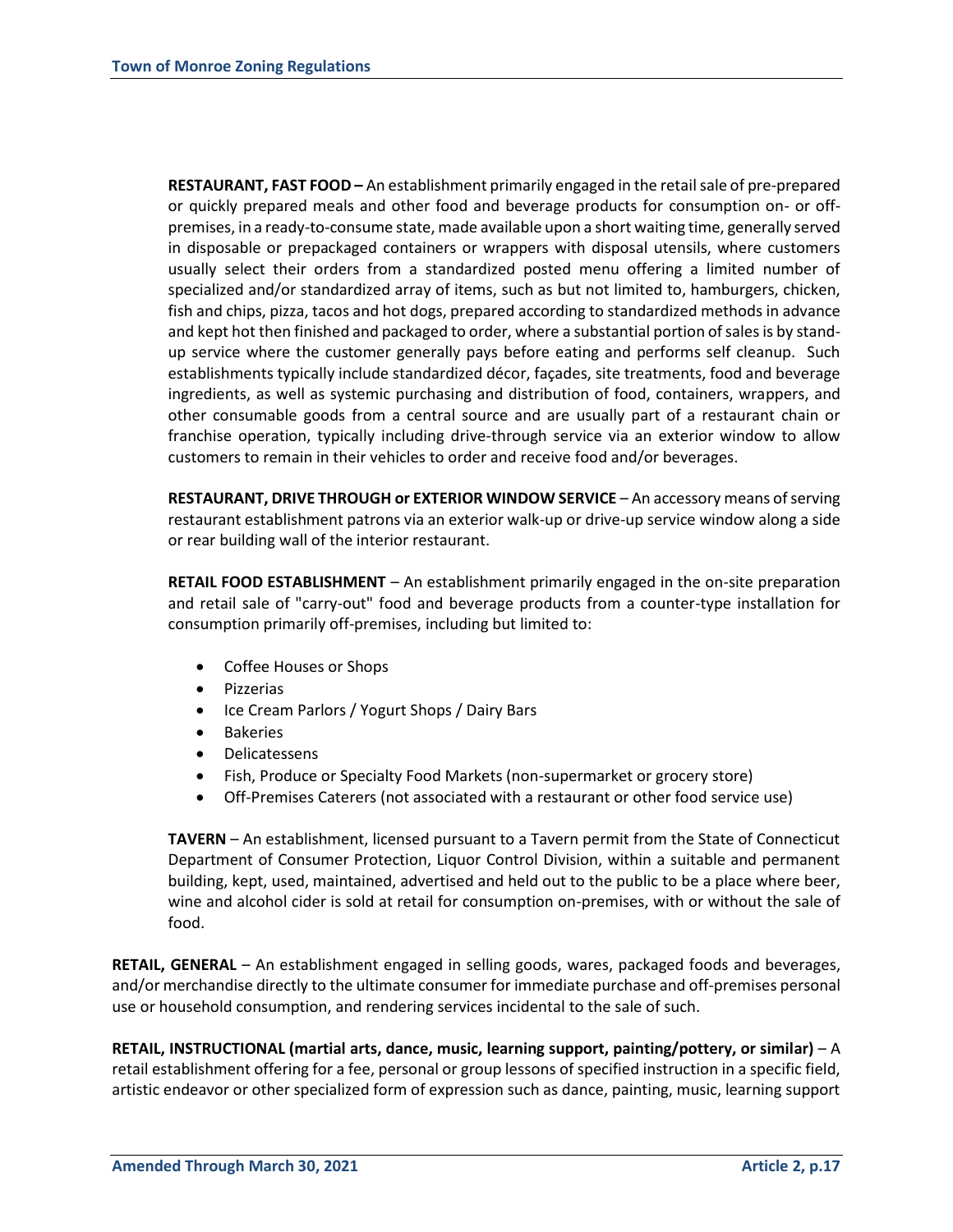or similar; or supported self-application in the creation of an artistic endeavor such as candle making, glazing of pottery, canvas painting, or similar craft activities.

**RETAIL GARDEN CENTER** – A retail establishment primarily engaged in the selling of nursery and residential gardening materials, supplies, tools and similar related products, including but not limited to the inside and outside growing, cultivation and sale of garden plants, flowers, trees, shrubs and garden materials such as mulch, stone, peat moss, seed and similar.

**RIDING ACADEMIES, BOARDING STABLES** – An establishment where horses are boarded indoors and cared for, and where inside and/or outside instruction in riding, jumping, and showing is offered, and where horses may be hired for riding.

**SAFE HOMES –** A residence licensed by the State of Connecticut to provide a safe, stable environment for children between the ages of three (3) and twelve (12) who are transitioning to foster care.

**SCHOOL BUS PARKING FACILITY** – A facility for the inside and/or outside parking of school buses when not in use or between times of active service deployment, including administrative, security, dispatch and minor maintenance facilities thereto within a fully enclosed building.

**SCHOOLS, PUBLIC and PRIVATE** – An institution for the teaching of children and adults (K-12), including preschool and nursery schools, elementary and middle schools, senior high schools, and secondary, vocational and trade schools, providing full time instruction with an educational curriculum which meets the requirements of the laws of the State of Connecticut.

**ELEMENTARY or MIDDLE** – A public or private school that meets the State of Connecticut requirements for elementary or middle school education.

**PRESCHOOL/NURSERY SCHOOL** – A school that is primarily educational in nature, meeting the needs of children generally between the ages of two (2) and five (5).

**SENIOR HIGH** – A public or private school that meets the State of Connecticut requirements for high school education.

**SECONDARY, VOCATIONAL, TRADE** – A public or private school that meets the State of Connecticut requirements for secondary, vocational or a recognized tradesman education.

**TOWN OF MONROE BOARD OF EDUCATION OFFICES** – A parcel and/or facility owned or leased by the Town of Monroe for the conduct of school administrative functions, may be within a public school facility.

**SEDIMENT –** Solid material, either mineral or organic, that is in suspension, is transported, or has been moved from its site of origin by erosion.

**SENIOR HOUSING** – Any age restricted development, which may be in any housing form, including detached and attached dwelling units, apartments and residences offering private and semiprivate rooms, with or without services for residents.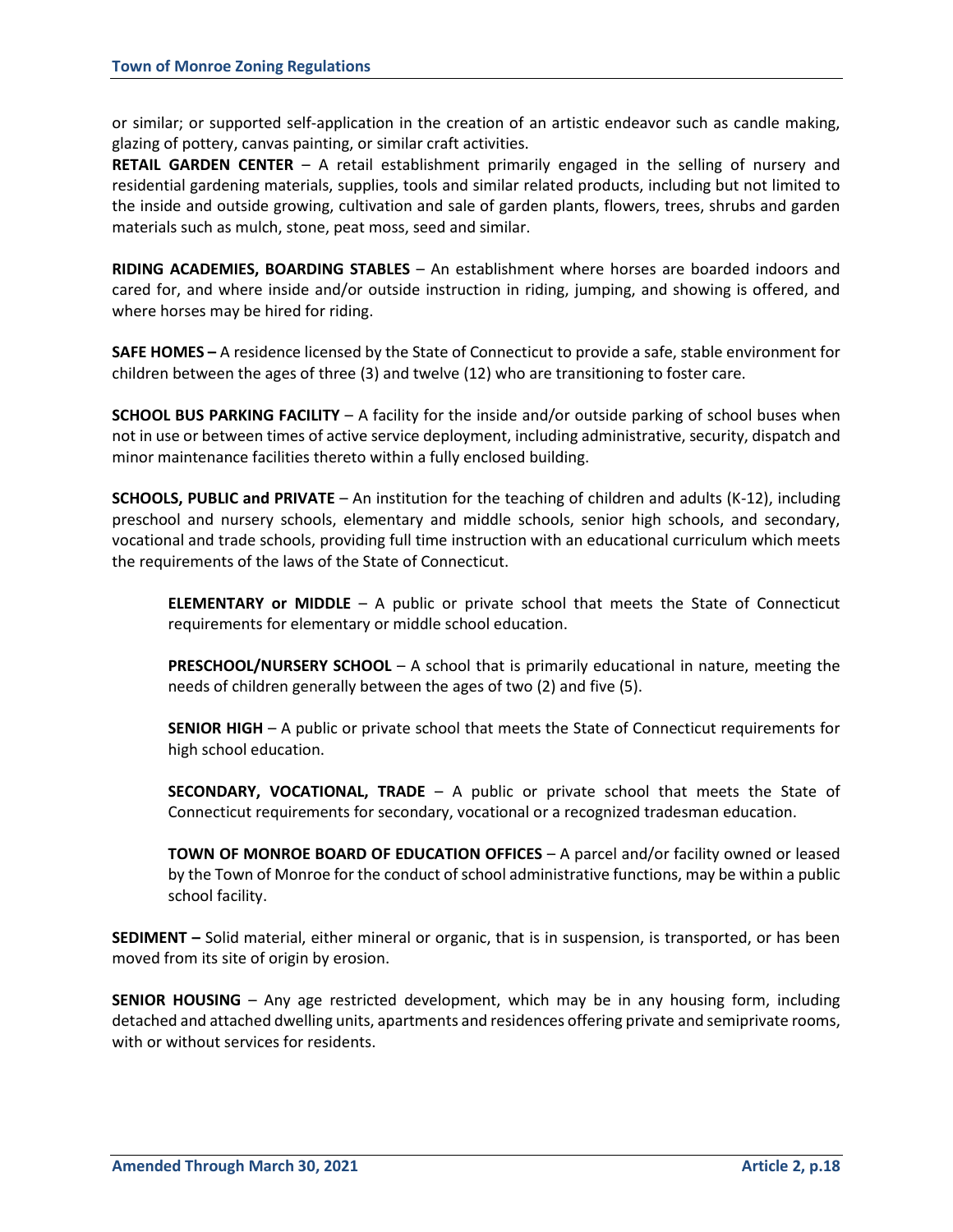**SETBACK** – The minimum horizontal distance that buildings, structures and other features must be set back from the front, side and rear lot property lines, and an access easement or right-of-way, as required by these Regulations *(see also Yard, Required)*.

**SIGN** – Any object, device, display or structure, or part thereof, situated outdoors, excluding vehicles, which is used to advertise, identify, display, direct or attract attention to an object, person, institution, organization, business, product, service, event or location by any means, including words, letters, figures, design, symbols, fixtures, colors, illumination or projected images; but shall not include the sign, directional notice, flag, pennant or insignia of any governmental unit. Signs shall be used only for goods sold, services rendered, or establishments on the premises and shall be accessory to a use only on the premises.

**AGRICULTURAL SIGN** – A sign directly relating to agricultural products or activities on the premises.

**ANIMATED OR MOVING SIGN –** Any sign or part of a sign which changes physical position by any movement or rotation or which gives the visual impression of such movement or rotation.

**BILLBOARD SIGN** – A sign which directs attention to a business, commodity, service or entertainment conducted, sold or offered at a location other than the premises on which the sign is located.

**CHANGEABLE LETTERING SIGN –** A sign upon which any combination of letters and numbers may be readily changed to convey varying information about goods sold or services rendered without reconstruction of the sign.

**CONSTRUCTION SIGN** – A temporary sign erected on the premises on which construction is taking place, restricted solely to the period of such construction, indicating the names of the architects, engineers, landscape architects, contractors or similar artisans, and the owners, financial supporters, sponsors, and similar individuals or firms having a role or interest with respect to the structure or project.

**DIRECTIONAL SIGN** – Signs limited to on-premises directional or warning messages, principally for pedestrian or vehicular traffic, such as but not limited to "one-way," "entrance," and "exit" but shall not include any advertising or name of establishment.

**DIRECTORY SIGN** – Signs internal to the premises located within parking areas or at entry doors indicating locations of tenants on the premises.

**FLASHING OR INTERMITTENT SIGN** – Any directly or indirectly illuminated sign, either outdoors or indoors, which exhibits changing natural or artificial light or color effects by any means whatsoever.

**FREESTANDING SIGN** – A non-movable sign supported by and placed upon the ground with or without a subsurface foundation, independent of and not affixed to a building or structure, including monuments, support poles or other supporting measures or devices, including pole and ground signs.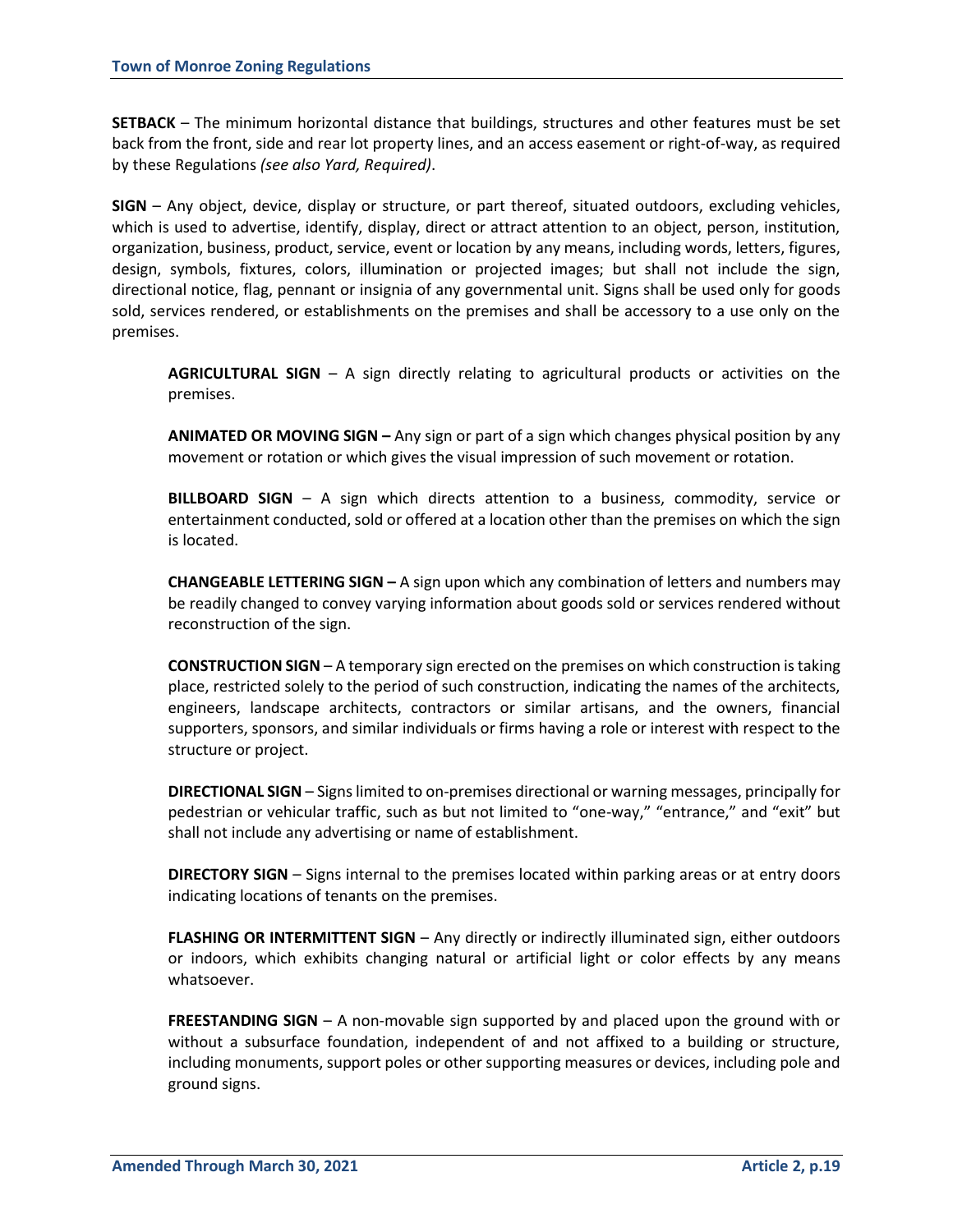**GASOLINE PRICE SIGN** – An integrated portion of other permitted signs relating to an authorized and licensed gasoline sales facility advertising the type and current price of motor fuel for sale on the premises.

**GOVERNMENTAL SIGN** – A sign erected and maintained pursuant to and in discharge of any governmental functions; or required by law, ordinance or other governmental regulation; flag, pennant, or insignia of any governmental unit.

**GROUND SIGN** – Any sign, other than a pole sign, placed upon or supported by the ground independent of any other structure.

**HOME OCCUPATION OR HOME-BASED BUSINESS SIGN** – A non-illuminated sign containing only the name and occupation of a permitted home occupation.

**ILLUMINATED SIGN** – A sign lighted by or exposed to artificial lighting either by lights on or in the sign or directed towards the sign.

**INTERNALLY ILLUMINATED SIGN** – A lighted sign whose light source is internal to its construction.

**MENU BOARD SIGN** – A freestanding or wall sign listing items for purchase and typically including a radio communication device in connection to an otherwise permitted drive-through facility with the design, materials, and finish to match those of the primary building, the sole purpose of which is to assist patrons within a restaurant drive-through lane with the restaurant menu options available for purchase and communicating such purchase selection via electronic communication to persons inside the restaurant.

**NAME PLATE SIGN** – A non-illuminated sign, located on premises giving the name address, or both, of the owner or occupant of a building premises.

**POLE SIGN** – A sign that is mounted on a freestanding pole or other support.

**POLITICAL SIGN** – A temporary sign announcing or supporting political candidates or issues in connection with national, state or local election.

**PORTABLE SIGN** – A sign that is not permanent, affixed to building, structure or the ground. This shall include any sign mounted on a vehicle in any manner parked on any premises.

**PRE-VIEW MENU BOARD SIGN** – A freestanding or wall sign with the design, materials, and finish to match a corresponding restaurant menu board sign, the sole purpose of which is to assist patrons within a restaurant drive-through lane with the restaurant menu options available for purchase prior to arriving at the corresponding menu board sign.

**REAL ESTATE SIGN** – A sign pertaining to the sale, rental lease of the premises, or a portion of the premises, on which sign is located.

**ROADSIDE SIGN** – Any sign other than governmental sign located within the right-of-way of any street, road or highway.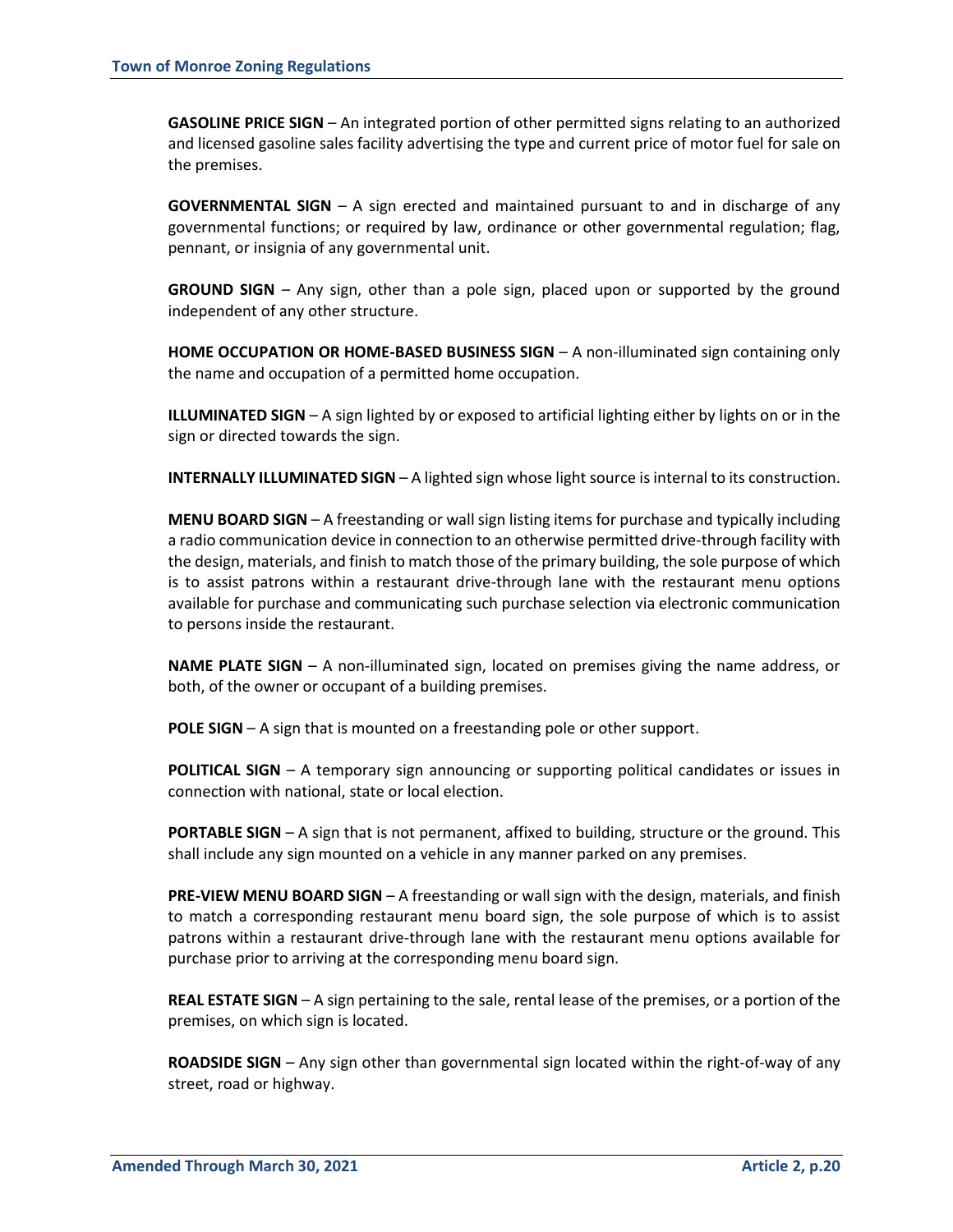**ROOF SIGN** – A sign that is mounted on the roof or portion thereof of a building or structure or which projects above the top of the wall of the building with a flat roof, the eave line of a building with a gambrel, gable or hip roof or the deck line of a building with a mansard roof.

**SEASONAL SIGN** – A sign or advertising display of a temporary nature not to exceed sixty (60) days in any given year describing a seasonal activity, product or service.

**SPECIAL EVENT SIGN** – A temporary sign advertising a community, civic or not-for-profit organization temporary occurrence or event such as a carnival, festival, charity event, bazaar, farmers' market, arts and crafts fair or similar.

**TAG SALE SIGN** – A temporary sign advertising a private sale of personal property by the owner of the premises, such as a garage sale, yard sale, tag sale, estate sale and the like.

**TEMPORARY SIGN** – A sign which may be permitted for a short duration or specified period of time as otherwise regulated and authorized by these Regulations, such as a special event or portable sign.

**TRAFFIC CONTROL SIGN** – An official sign indicating or directing the required conduct of vehicular and pedestrian traffic movements along streets and at intersections of streets and/or streets and private driveways.

**WALL SIGN** – A sign fastened to or painted on the wall of a building or structure in such a manner that the wall becomes the supporting structure for, or forms the background surface of the sign.

**SITE PLAN** – An accurate and detailed topographic and geometric representation of existing and/or proposed conditions on a lot or lots that is consistent with accurate property survey information.

**SITE PLAN, MINOR** – Written approval as required by these Regulations issued by the Planning and Zoning Administrator/Town Planner, as a condition precedent to the issuance of a Zoning Permit.

**SITE PLAN, STANDARD** – Written approval as required by these Regulations issued by the Planning and Zoning Commission, as a condition precedent to the issuance of a Zoning Permit.

**SOIL –** Any unconsolidated mineral or organic material of any origin.

**SOIL EROSION AND SEDIMENT CONTROL PLAN** – A scheme that minimizes soil erosion and sedimentation resulting from development and includes, but is not limited to, a map and narrative.

**SPA** – *See Club, Health Club / Spa.*

**SPECIAL EXCEPTION USE** – A use where specified in these Zoning Regulations that, because of its nature, requires special and careful consideration of all aspects of the proposed operation in order to protect other properties in the zone and to preserve the basic Zoning Regulations.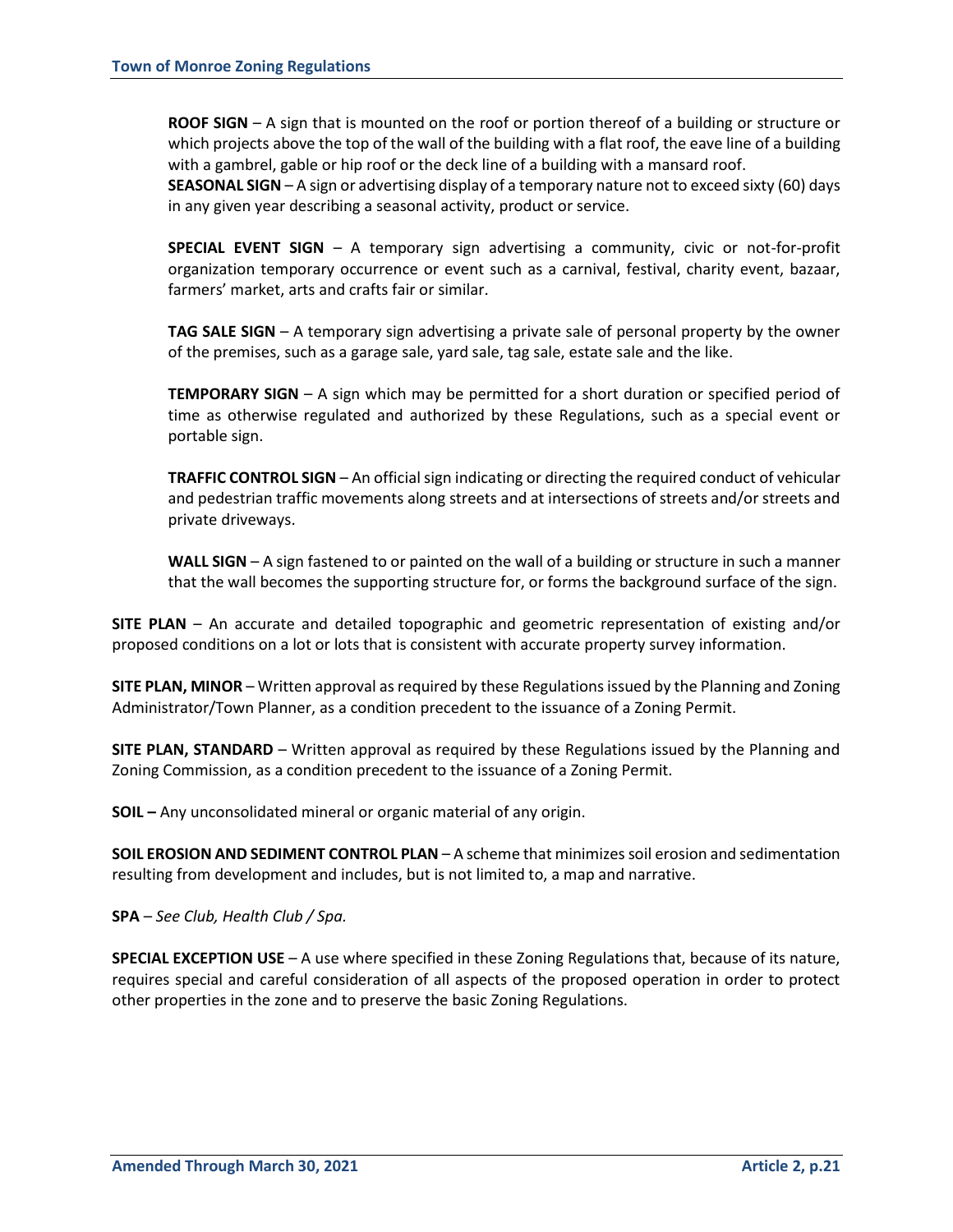#### **STORAGE USES** –

**COMMERCIAL WAREHOUSING CONTAINED WITHIN FULLY ENCLOSED BUILDINGS** – A building or part thereof used primarily for the temporary housing of raw materials, works in progress, and/or finished goods, wares, food and non-food products, equipment, parts, and supplies before their use, export, or distribution off-premises, including climate control facilities, but excluding bulk storage of materials that are inflammable, explosive, or that present hazardous conditions.

**SELF-STORAGE WAREHOUSING FOR RENTAL OF FULLY ENCLOSED BUILDING SPACE** – A building designed and constructed with internal individual rooms, compartments, or units, which may be of various sizes within a larger facility, leased or rented on an individual basis pursuant to a specified duration basis (i.e., monthly, annually), for the storing of personal property.

**STORAGE OF CARNIVAL RIDES** – A parcel or tract of land used for the coordinated inside and/or outside storage of carnival rides when not in use off-premises.

**STORY** – That portion of a building above the basement included between any floor and the ceiling or roof above it.

**STORY, HALF** – Any place under a gable, hip or gambrel roof, the floor of which is not more than two (2) feet below the plate.

**STRUCTURE** – Anything constructed, erected or installed, the use of which requires location on or under the ground level, in whole or in part, or attachment to something having location on or under the ground. Depending upon its applicability, the use herein of "structure" shall include the term "building." *(S*ee *also Building)*

**SUBDIVISION –** The division of a lot, tract or parcel of land into three (3) or more lots, tracts, parcels or other divisions of land for sale, development or lease.

**SUBDIVISION, CLUSTER** – A form of development that permits a reduction in lot area and bulk requirements, provided there is no increase in the number of lots that would be permitted under a conventional subdivision or increase in the overall density of development. The remaining land on the site is devoted to open space, active recreation, preservation of environmentally sensitive areas or agriculture.

**THEATER (indoor for stage/movies)** – An indoor establishment designed and constructed with fixed seating for the showing of motion pictures and/or dramatic, theatrical, musical, or other live action performances for an admission fee, including rehearsal activities.

**TOWER** – A structure intended to support equipment for receiving and/or transmitting electromagnetic waves, including self-supporting lattice, guyed and monopoles.

**TOWN ENGINEER** – The Town Engineer of the Town of Monroe.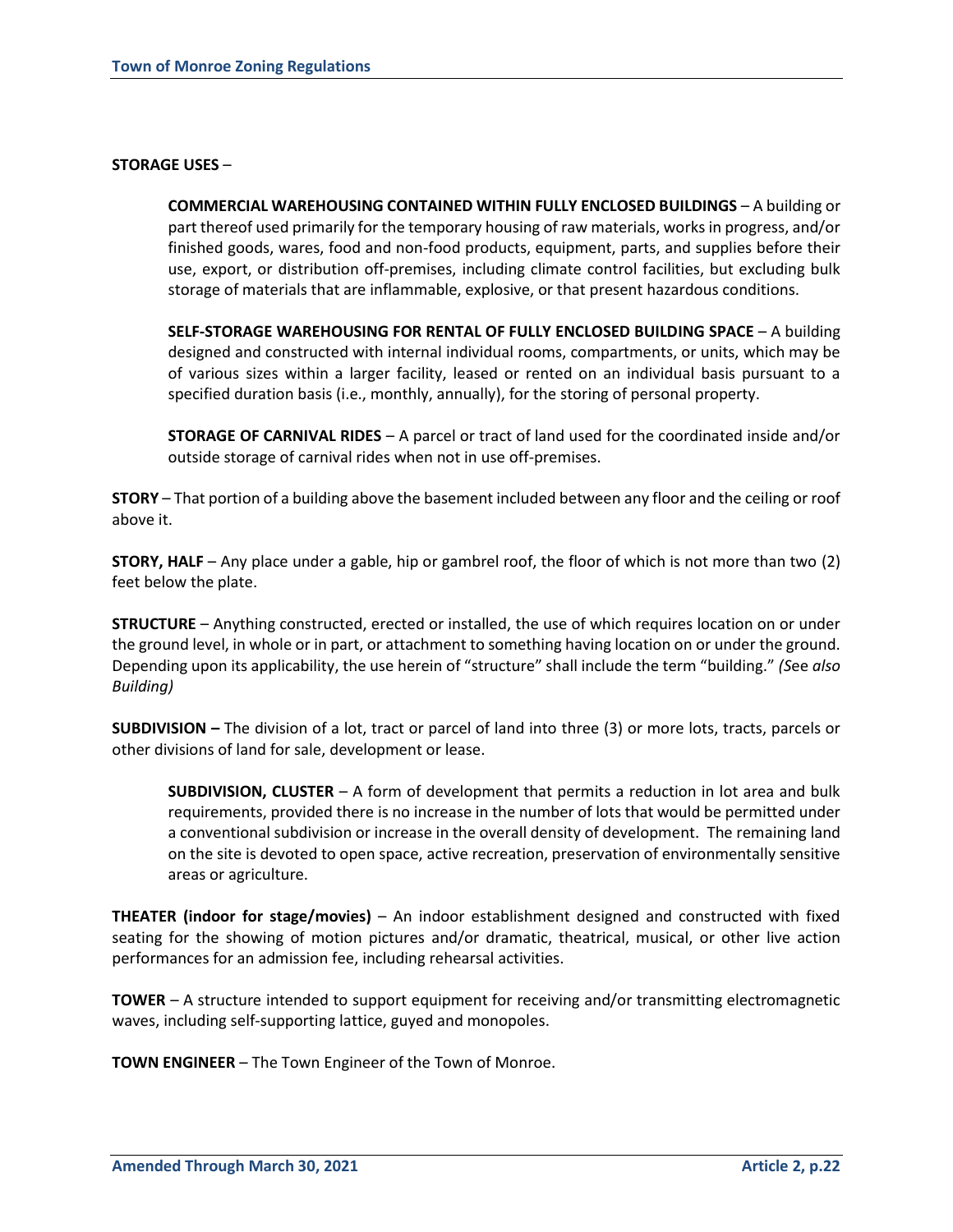#### **TOWN OF MONROE USES** –

**TOWN OF MONROE GOVERNMENTAL NON-SCHOOL ADMINISTRATIVE FACILITIES: INCLUDING BUT NOT LIMITED TO OFFICES, EMS, FIRE, POLICE, LIBRARY, SENIOR/COMMUNITY CENTER, FOOD PANTRY** – A parcel and/or facility owned or leased by the Town of Monroe for the conduct of non-school administrative functions, including municipal government offices, police, fire, library, senior and/or community center, food pantry, and/or similar facilities operated and maintained by the Town of Monroe in the pursuit of serving the needs of its citizens.

**TOWN OF MONROE GOVERNMENTAL SERVICE FACILITIES: INCLUDING BUT NOT LIMITED TO DPW YARD, DOG POUND, TRANSFER STATION, SHOOTING RANGE** – A parcel and/or facility owned or leased by the Town of Monroe for the purpose of housing inside and/or outside municipal service facilities such as DPW offices and yard, dog pound, transfer station, shooting range, and/or similar facility operated and maintained by the Town of Monroe in the pursuit of serving the needs of its citizens.

**TOWN OF MONROE COMMUNICATION SITES AND FACILITIES** – A parcel and/or facility owned or leased by the Town of Monroe for the placement, operation and maintenance of Town of Monroe owned telecommunication devices and facilities.

**UNIT OWNERS' ASSOCIATION** – *See Condominium Association.*

**VARIANCE (Zoning)** – Permission granted by the Zoning Board of Appeals to vary the literal requirements of these Regulations.

**AREA VARIANCE –** Specific relief from the literal area, bulk and other dimensional requirements of the underlying zoning district standards, not including use, without changing or amending these Regulations or the underlying zoning classification of a property, based on a demonstration of hardship relating to the peculiarities of the lot.

**USE VARIANCE –** Variance to permit a use or facility not otherwise allowed in the zoning district within which the property is located.

**VETERINARY HOSPITAL** – An establishment, licensed by the State of Connecticut to provide veterinarian care, observation, and/or treatment of animals, primarily domesticated pets, and where boarding is limited to a short term for convalescence incidental to the hospital treatment or procedure conducted only.

**WATERCOURSES** – *As defined in the Town of Monroe Inland Wetlands and Watercourses Regulations.*

**WETLANDS** – *As defined in the Town of Monroe Inland Wetlands and Watercourses Regulations.*

**WHOLESALE AND DISTRIBUTION CENTERS, NOT INCLUDING AUTOMOBILES OR BOATS** – A business establishment within an enclosed building primarily engaged in the selling and/or distributing of merchandise to other businesses; excluding automobiles, boats and recreational vehicles with living accommodations.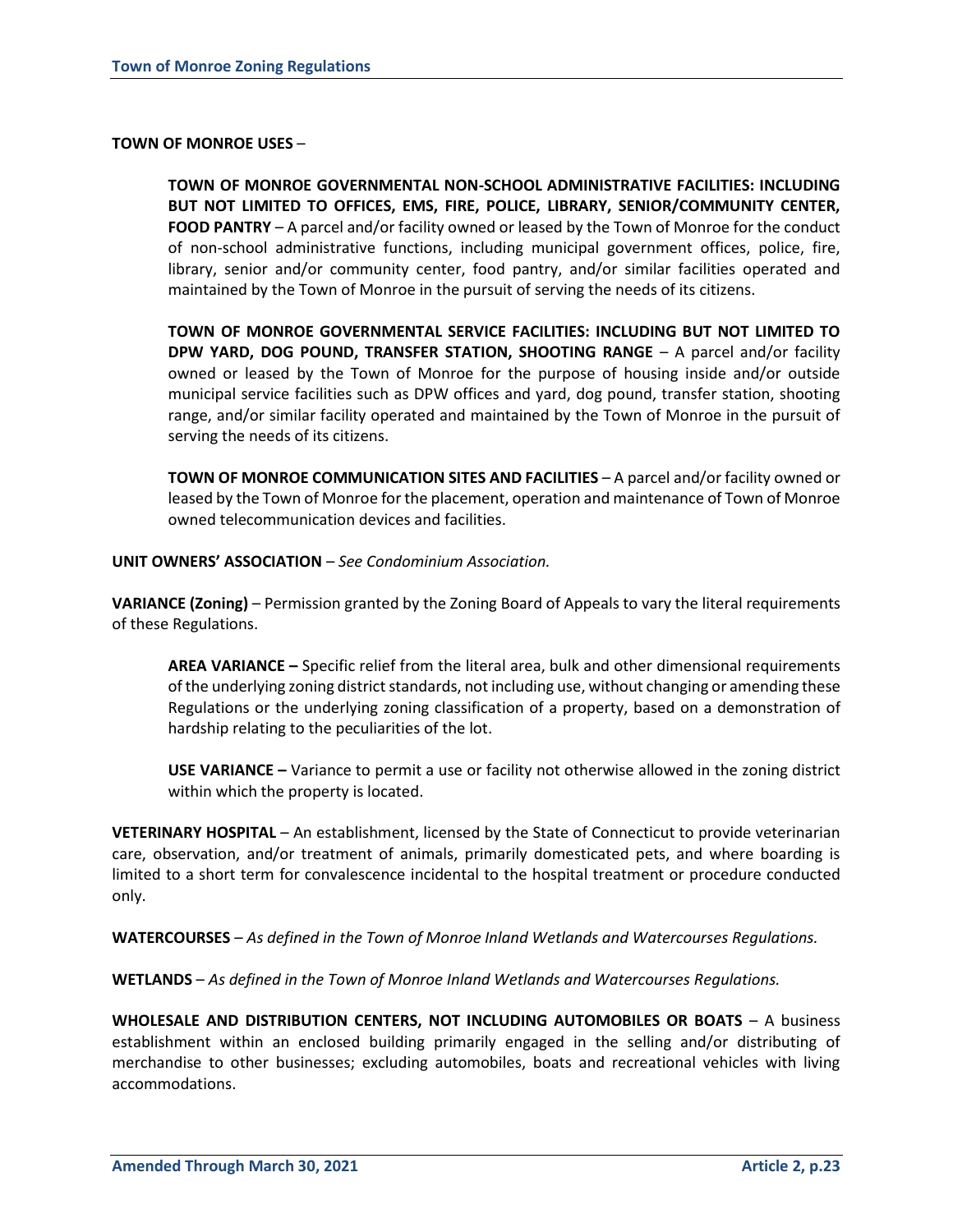**WIRELESS COMMUNICATION FACILITY** – The antenna, telecommunications equipment, communication towers, monopoles and/or support structures used together in conjunction with the provision of commercial wireless communication services. These services may include, but are not limited to cellular communications, personal communication services, and paging.

**YARD –** An area on a lot that lies between the nearest lot line and the applicable setback and is unoccupied and unobstructed from the ground upward to the sky by any structure or portion thereof, except as permitted herein *(see also Setback).*

**YARD, FRONT** – An open area extending across the full width of the lot between the front property line and the front setback line.

**YARD, REAR –** An open area extending across the full width of the lot between the rear property line and the rear setback line.

**YARD, SIDE –** An open area extending across the full depth of the lot between the side property line and the side setback line.

**ZONING BOARD OF APPEALS** – The Zoning Board of Appeals of the Town of Monroe.

**ZONING ENFORCEMENT OFFICER** – The Zoning Enforcement Officer of the Town of Monroe.

**ZONING PERMIT** – Written approval as required by these Regulations, signed and issued by the Town of Monroe Zoning Enforcement Officer, as a condition precedent to the issuance of a Building Permit and commencement of use, change in use, or the erection, construction, reconstruction, restoration, alteration, conversion, or installation of a principal or accessory building or structure.

# **§2.2.2 Definitions Pertaining to Off-Street Parking and Loading**

The following definitions pertain particularly to the regulation and standards pertaining to off-street parking and loading requirements as set forth in §6.1 of these Regulations:

**AISLE** – The traveled path through a parking facility along or between one (1) or two (2) rows of parked vehicles.

**BAY** – A parking facility unit that has two (2) rows of parking stalls and a central aisle.

**BENCH SEATING** – One (1) seat is equal to two (2) feet of bench length.

**CLEAR HEIGHT** – The clear vertical height inside a parking structure which is a minimum of seven (7) feet.

**DEFERRED PARKING** – The practice exercised at the discretion of the Commission where up to fifteen percent (15%) of designed parking is not constructed and is placed in landscaped lawn subject to the provision that the owner of the premises may be required to construct said parking if it is determined by either Commission or owner that circumstances require such construction.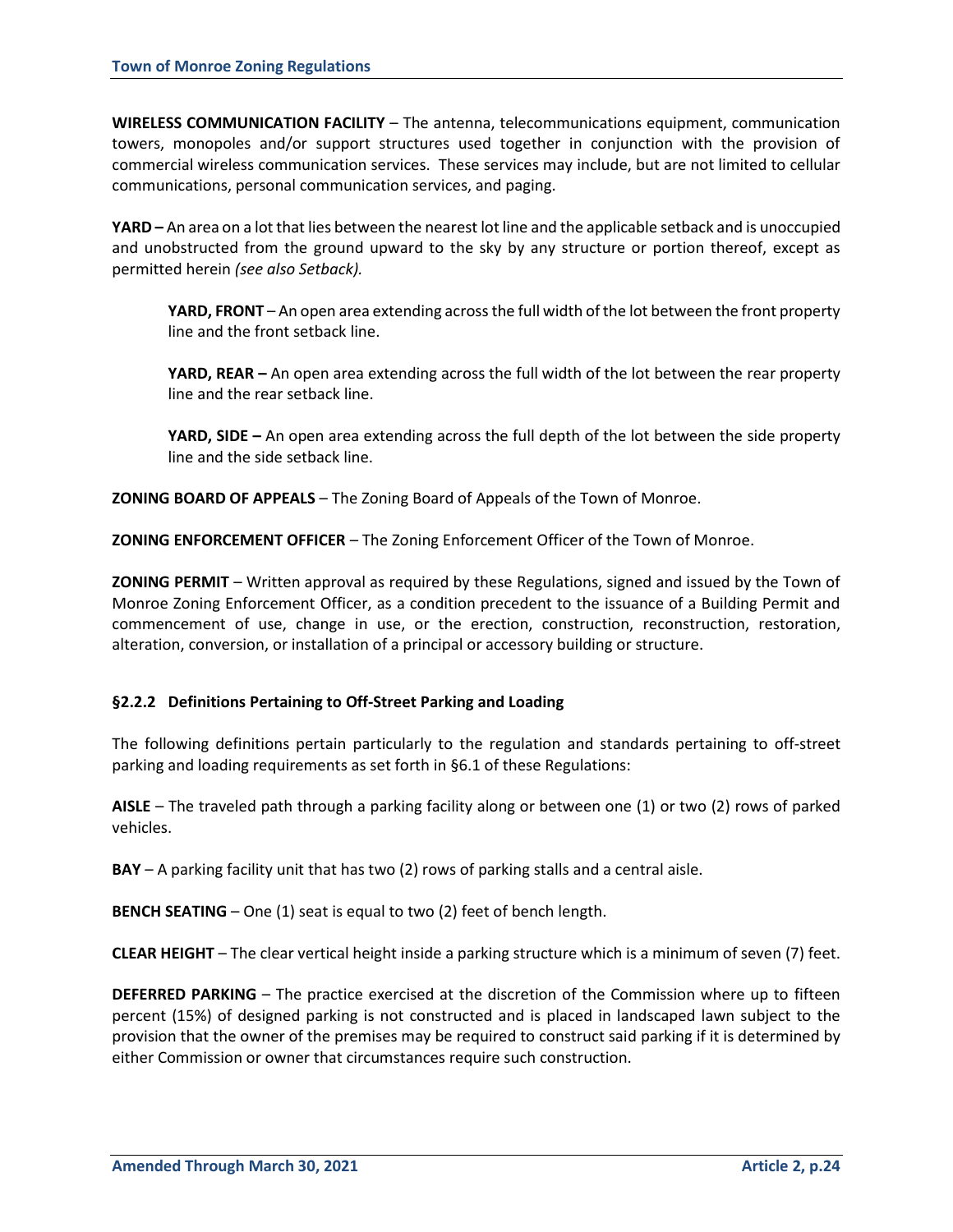**DIRECTIONAL PAVEMENT MARKINGS** – Line, symbols and words painted on a pavement surface to direct drivers and control traffic flow.

**DESIGN STANDARDS** – The criteria, both written and graphic as contained in this article, established to define the design characteristics and specifications of a parking facility.

**DRIVEWAY (OR ACCESS OR LANE)** – The area of a facility that allows motor vehicles access to or from any public street, other facility or area, or within the facility.

**EMPLOYEE PARKING** – Parking areas specifically designated for use by employees.

**FIRE LANE** – The aisle immediately adjacent to a building or structure reserved for access by emergency public safety vehicles in which no parking or standing is permitted.

**GROSS FLOOR AREA (GFA)** – The total interior floor area of a building or structure measured at the inside face of the exterior walls.

**HALF-BAY** – The minimum parking facility unit that has one row of parking stalls and aisle.

**HANDICAP ACCESSIBLE PARKING** – A parking space or bays of parking designed for the exclusive use by persons or drivers as defined in §14-253a of the Connecticut General Statutes and other applicable requirements of the State of Connecticut Basic Building Code, both as amended.

**ISLAND** – A raised or depressed area in a roadway, driveway, or parking lot designed to control or direct traffic flow, minimize pavement expanse and provide area for landscaping, signage, lighting, and drainage and snow storage.

**LOADING SPACE –** A dedicated area designed and dimensioned for the temporary parking or standing of truck-type vehicles for the purpose of loading and/or unloading activities in support of uses on the site.

**NET SQUARE FEET** – In a commercial or public access use, that portion of the GFA accessible to the general public, generally used for display and sales, seating or assembly.

**OFF-STREET PARKING** – A portion of a lot designed and dedicated for parking on the same site as the principal or accessory building it serves or where a shared and/or joint parking agreement is approved by the Commission as set forth in these Regulations.

**ON-STREET PARKING –** Parking located within a private or public street right-of-way.

**PARKING LOT** – A surface area for parking, constructed at grade, off the street and beyond the right-ofway.

**PARKING ANGLE** – The angle formed by a parking stall and the wall or center line of the facility, ranging from ninety (90°) degrees (perpendicular) to thirty (30) degrees.

**PARKING FACILITY** – A parking lot, garage, or deck for the purpose of off-street parking.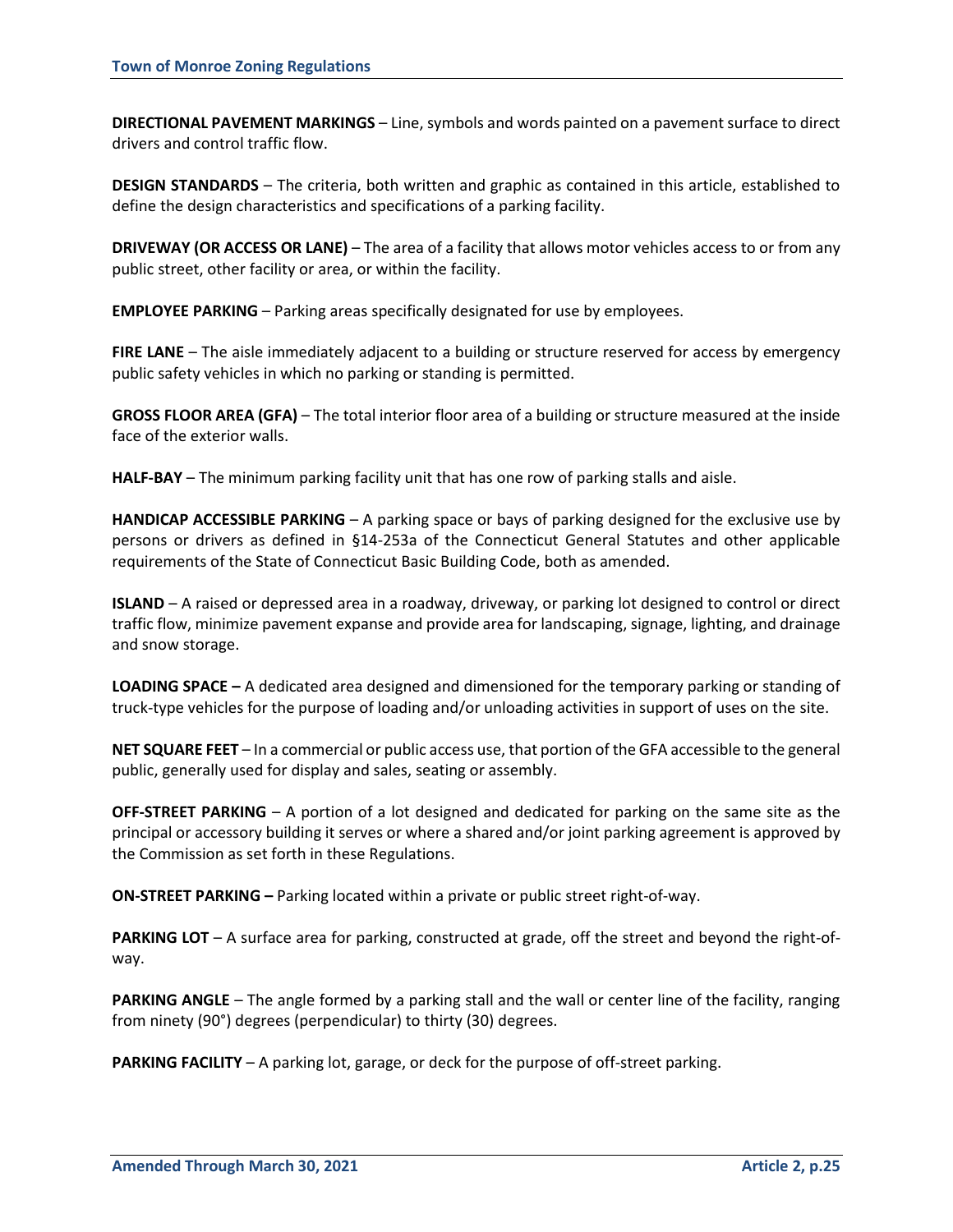**PARKING SPACE (OR STALL)** – A dedicated area directly accessible to an access aisle, designed and dimensioned for the temporary parking of a single vehicle.

**PARKING STRUCTURE** – Any building or portion thereof either above grade, below grade, or both, for the parking of motor vehicles.

**PEAK PERIOD** – A period of maximum parking activity; can be by the hour, portion of a day, day of week, or seasonal.

**QUEUE SPACE** – A standing space for a vehicle equivalent in area to a parking space.

**SEATING (OR SEATS)** – The total of fixed seats and temporary seats based upon design capacity.

**SHARED OR JOINT USE PARKING** – The sharing of parking spaces by two or more uses with each use having different peak demand periods.

**STANDING –** The practice of brief vehicle stopping or waiting, generally for pick-up/ delivery or purchase of an outside service, in an area not designated or permitted for parking.

**STRIPING –** Painted lines or similar applications delineating stalls and circulation patterns.

## **§2.2.3 Definitions Pertaining to Flood Damage Control**

The following definitions pertain particularly to the regulation and standards pertaining to flood damage control requirements as set forth in §6.6 of these Regulations:

**APPEAL (Flood Damage Control)** – A request for a review of the interpretation of any provision of §6.6 or a request for a variance (flood damage control) relating thereto.

**AREA OF SPECIAL FLOOD HAZARD** – The land in the floodplain within a community subject to a one percent or greater chance of flooding in any given year.

**BASE FLOOD** – The flood having a one percent chance of being equaled or exceeded in any given year, also referred to as the one-hundred (100) year flood, as published by the Federal Emergency Management Agency (FEMA) as part of a Flood Insurance Study (FIS) and depicted on a Flood Insurance Rate Map (FIRM).

**BASE FLOOD ELEVATION (BFE)** – The elevation of the crest of the base flood (100-year flood). The height in relation to mean sea level (NAVD of 1988) expected to be reached by the waters of the base flood at pertinent points in the floodplains of coastal and riverine areas.

**BASEMENT –** For floodplain management purposes, a basement is any area of the building having its floor subgrade (below ground level) on all sides.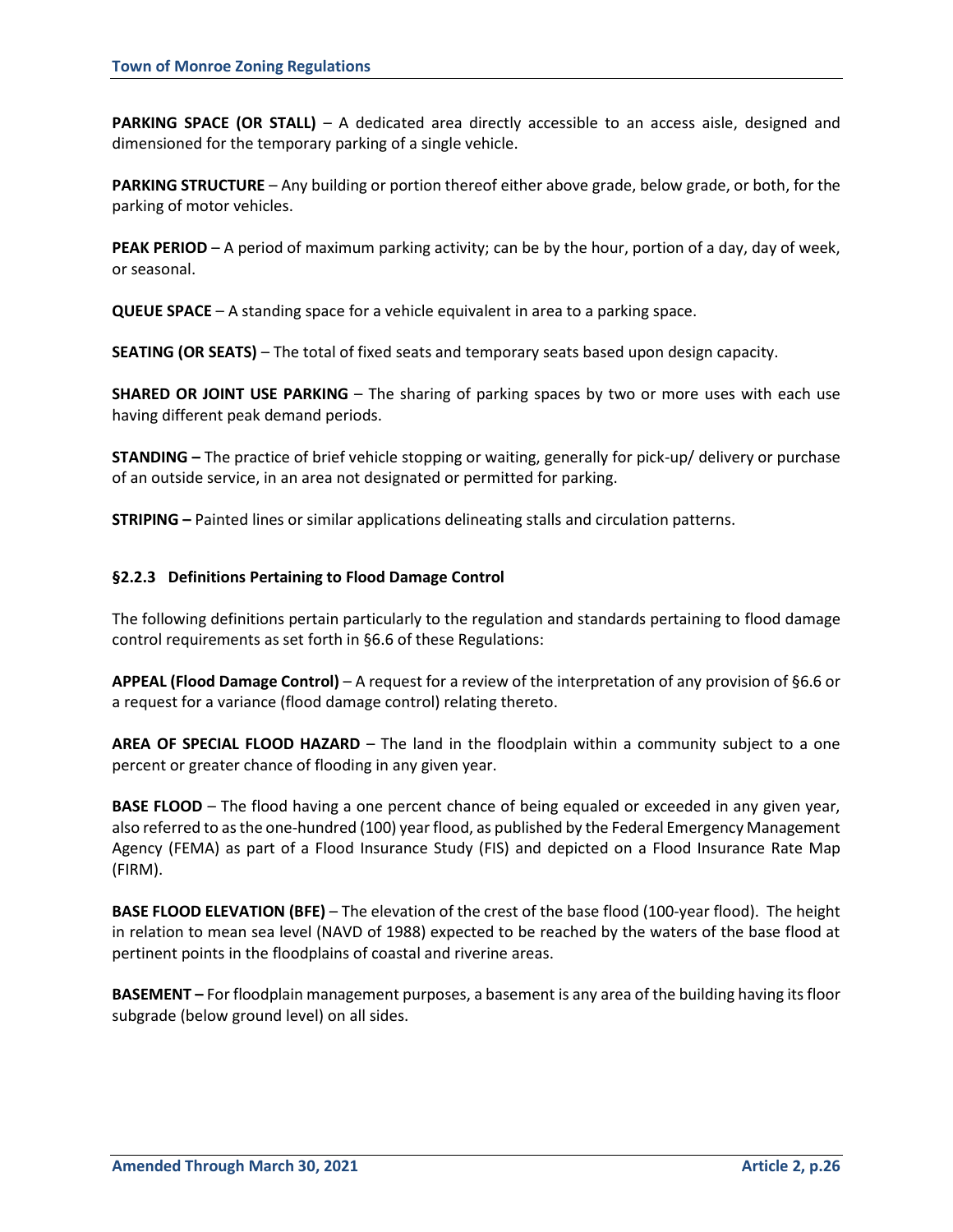**COST** – As related to substantial improvements, the cost of any reconstruction, rehabilitation, addition, alteration, repair or other improvement of a structure shall be established by a detailed written contractor's estimate. The estimate shall include, but not be limited to: the cost of materials (interior finishing elements, structural elements, utility and service equipment); sales tax on materials, building equipment and fixtures, including heating and air conditioning and utility meters; labor; built-in appliances; demolition and site preparation; repairs made to damaged parts of the building worked on at the same time; contractor's overhead; contractor's profit; and grand total. Items to be excluded include: cost of plans and specifications, survey costs, permit fees, outside improvements such as septic systems, water supply wells, landscaping, sidewalks, fences, yard lights, irrigation systems, and detached structures such as garages, sheds, and gazebos.

**DEVELOPMENT –** Any man-made change to improved or unimproved real estate, including but not limited to buildings or other structures; the construction of additions, alterations or substantial improvements to buildings or structures; the placement of buildings or structures; mining, dredging, filling, grading, paving, excavation or drilling operations or storage of equipment; the storage deposition, or extraction of materials; and the installation, repair or removal of public or private sewage disposal systems or water supply facilities.

**EXISTING MANUFACTURED HOME PARK OR SUBDIVISION** – A manufactured home park or subdivision for which the construction of facilities for servicing the lots on which the manufactured home are to be affixed (including, as a minimum, the installation of utilities, the construction of streets, and either final site grading or the pouring of concrete pads) is completed before the effective date, April 17, 1985, of the floodplain management ordinance adopted by the community.

**EXPANSION TO AN EXISTING MANUFACTURED HOME PARK OR SUBDIVISION** – The preparation of additional sites by the construction of facilities for servicing the lots on which the manufactured homes are to be affixed (including the installation of utilities, the construction of streets, and either final site grading or the pouring of concrete pads).

**FEDERAL EMERGENCY MANAGEMENT AGENCY** – The Federal agency that administers the National Flood Insurance Program (NFIP).

**FINISHED LIVING SPACE** – As related to fully enclosed areas below the base flood elevation (BFE), a space that is, but is not limited to, heated and/or cooled, contains finished floors (tile, linoleum, hardwood, etc.), has sheetrock walls that may or may not be painted or wallpapered, and other amenities such as furniture, appliances, bathrooms, fireplaces and other items that are easily damaged by floodwaters and expensive to clean, repair or replace.

**FLOOD or FLOODING** – A general and temporary condition of partial or complete inundation of normally dry land areas from either the overflow of inland or tidal waters, or the unusual and rapid accumulation/runoff of surface waters from any source.

**FLOOD INSURANCE RATE MAP (FIRM)** – The official map of a community in which the Federal Emergency Management Agency (FEMA) has delineated both the special flood hazard areas (100-year floodplain) and the insurance risk premium zones applicable to a community.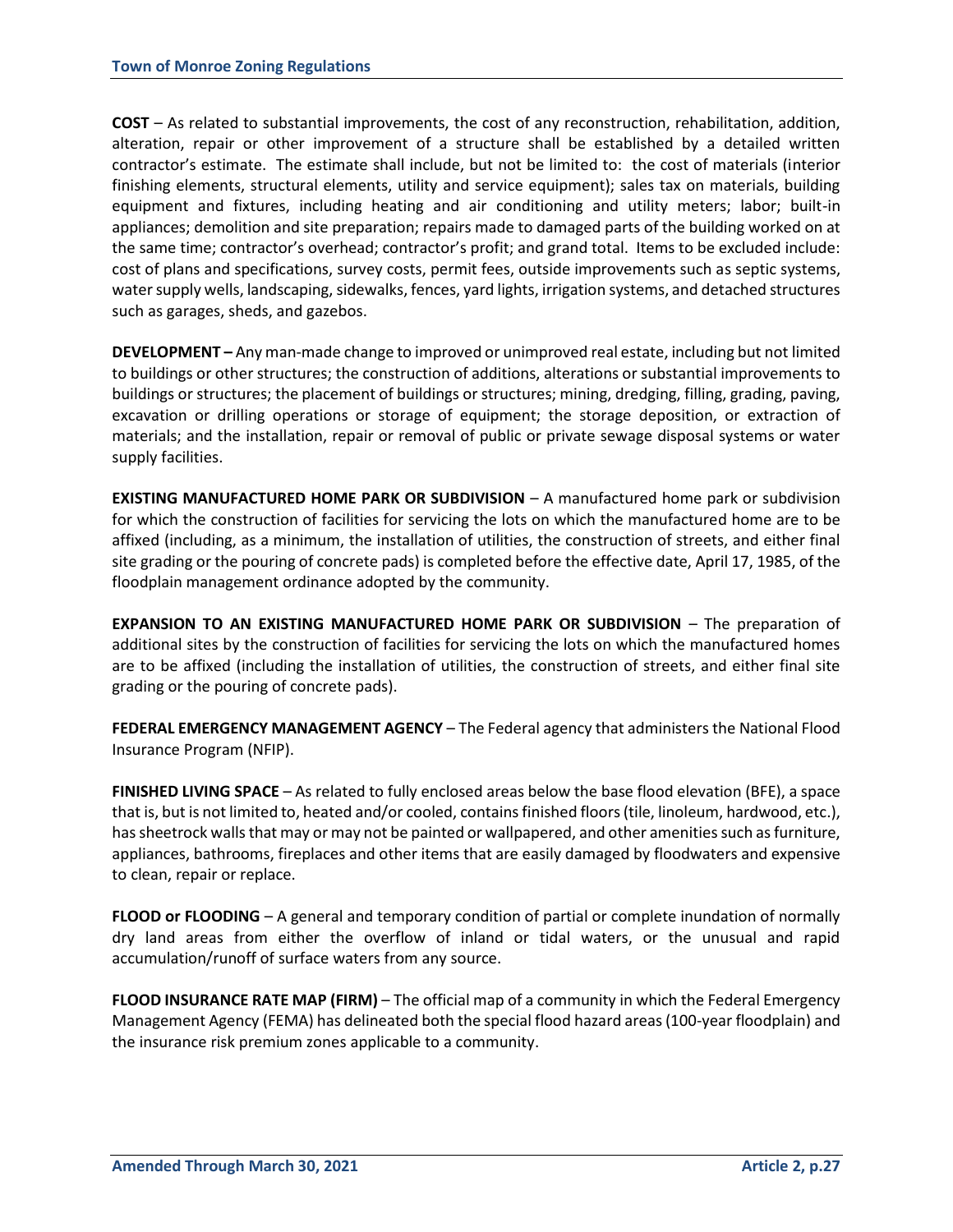**FLOOD INSURANCE STUDY (FIS)** – The official study of a community in which the Federal Emergency Management Agency (FEMA) has conducted an examination, evaluation and determination of flood hazards and, if appropriate, corresponding water surface elevations.

**FLOODWAY –** The channel of a river or other watercourse and the adjacent land areas that must be reserved in order to discharge the base flood without cumulatively increasing the water surface elevation more than one foot.

**FUNCTIONALLY DEPENDENT USE OR FACILITY** – A use or facility that cannot perform its intended purpose unless it is located or carried out in close proximity to the water. The term includes only docking facilities, port facilities that are necessary for the loading and unloading of cargo or passengers, and ship building and ship repair facilities. The term does not include seafood processing facilities, long-term storage, manufacturing, sales or service facilities.

**HISTORIC STRUCTURE** – Any structure that is: (a) Listed individually in the National register of Historic Places (a listing maintained by the Department of the Interior) or preliminarily determined by the Secretary of the Interior as meeting the requirements for individual listing on the National register; (b) Certified or preliminarily determined by the Secretary of the Interior as contributing to the historic significance of a registered historic district or a district preliminarily determined by the Secretary to qualify as a registered historic district; (c) Individually listed on a state inventory of historic places in states with historic preservation programs which have been approved by the Secretary of the Interior; or (d) Individually listed on a local inventory of historic places in communities with historic preservation programs that have been certified either: (1) By an approved state program as determined by the Secretary of the Interior or (2) Directly by the Secretary of the Interior in states without approved programs.

**LOWEST FLOOR** – The lowest floor of the lowest enclosed area (including basement).

**MANUFACTURED HOME** (also referred to as pre-fabricated home) – A structure, transportable in one or more sections that is built and designed for connection to a permanent foundation and served by required utilities.

**MANUFACTURED HOME PARK OR SUBDIVISION** A parcel or contiguous parcels of land divided into two or more manufactured home lots for rent or sale.

**MARKET VALUE** – The market value of the structure shall be determined by the property's tax assessment, minus land value, prior to the start of the initial repair or improvement, or in the case of damage, the value of the structure prior to the damage occurring.

**MEAN SEA LEVEL** – For purposes of the National Flood Insurance Program, the North American Vertical Datum (NAVD) of 1988 or other datum, to which base flood elevations shown on a community's flood insurance rate map are referenced.

**NEW CONSTRUCTION** – Structures for which the "start of construction" commenced on or after April 17, 1985, the effective date of the floodplain management regulations, and includes any subsequent improvements to such structures.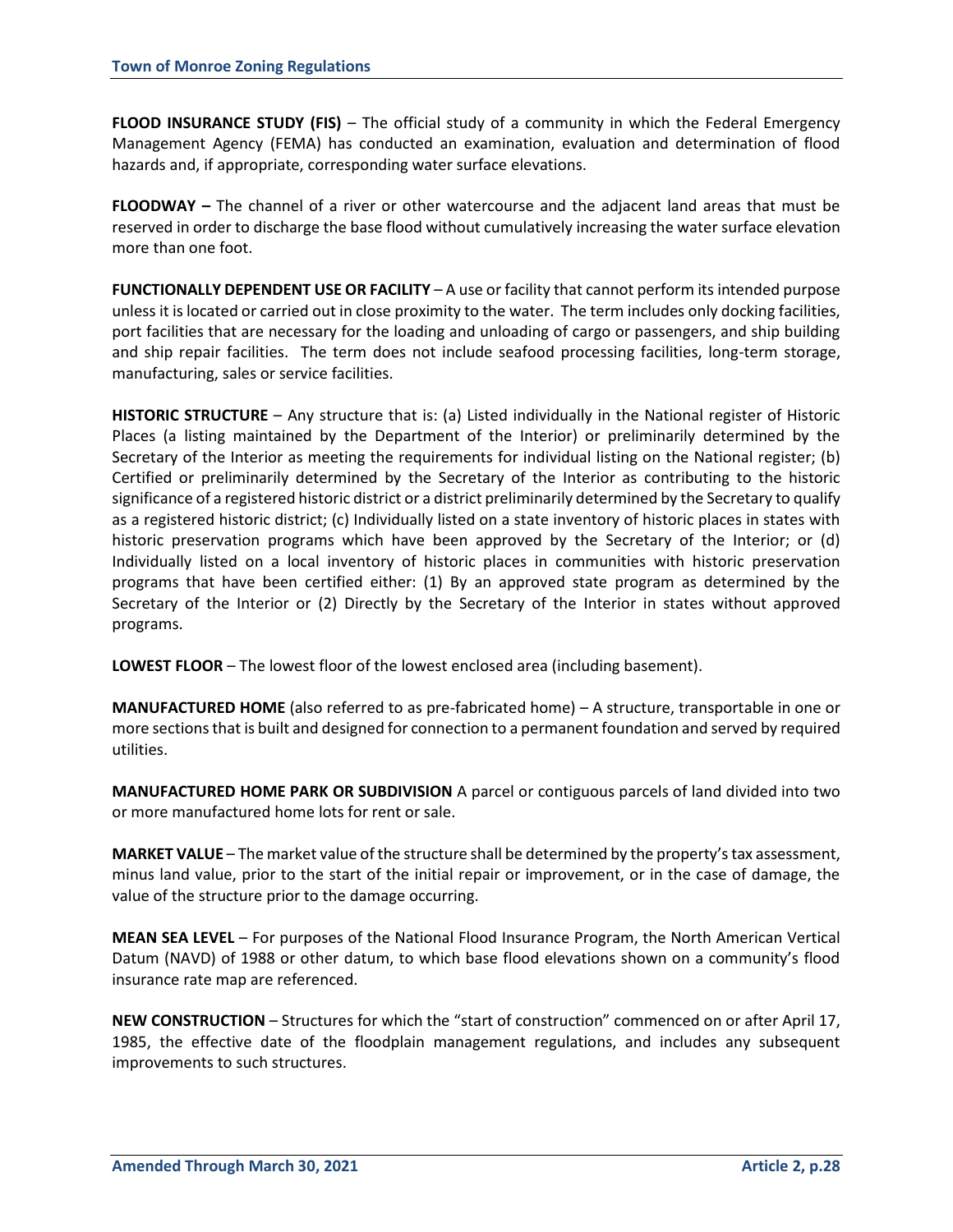**NEW MANUFACTURED HOME PARK OR SUBDIVISION** – A manufactured home park or subdivision for which the construction of facilities for servicing the lots on which the manufactured homes are to be affixed (including at a minimum, the installation of utilities, the construction of streets, and either final site grading or the pouring of concrete pads) is completed on or after the effective date, April 17, 1985, of the floodplain management regulation adopted by the community.

**RECREATIONAL VEHICLE** – For floodplain management purposes, a portable vehicle built on a single chassis, four-hundred (400) square feet or less when measured at the largest horizontal projection, which can be towed, hauled or driven and primarily designed to be used as temporary living quarters for travel, camping and recreational purposes, including but not limited to campers, travel trailers and motor homes but excluding mobile manufactured homes.

**START OF CONSTRUCTION** – For floodplain management purposes, for other than new construction or substantial improvements under the Coastal Barriers Resources Act (P.L. 97-348), includes substantial improvement and means the date the building permit was issued, provided the actual start of construction, repair, reconstruction, rehabilitation, addition placement, substantial improvement or other improvement was within one-hundred-eighty (180) days of the permit date. The actual start means either the first placement of permanent construction of a structure on a site, such as the pouring of slabs or footings, the installation of piles, the construction of columns, or any work beyond the stage of excavation, or the placement of a manufactured home on a foundation. Permanent construction does not include land preparation, such as clearing, grading, and filling, nor does it include the installation of streets and/ or walkways; nor does it include excavation for a basement, footings, piers or foundations or the erections of temporary forms; nor does it include the installation on the property of accessory buildings, such as garages or sheds not occupied as dwelling units or not as part of the main structure. For a substantial improvement, the actual start of construction means the first alteration of any wall, ceiling, floor, or other structural part of a building, whether or not that alteration affects the external dimensions of the building.

**STRUCTURE –** For floodplain management purposes, a structure is a walled and roofed building which is principally above ground, including a manufactured home, a gas or liquid storage tank, or other manmade facilities or infrastructures.

**SUBSTANTIAL DAMAGE** – Damage of any origin sustained by a structure, whereby the cost of restoring the structure to its pre-damaged condition would equal or exceed fifty percent (50%) of the market value of the structure before the damage occurred.

**SUBSTANTIAL IMPROVEMENT** – For floodplain management purposes, any combination of repairs, reconstruction, rehabilitation, alterations, additions, or other improvements to a structure, taking place during a one (1) year period, in which the cumulative cost equals or exceeds fifty percent (50%) of the market value of the structure. This term includes structures that have incurred "substantial damage", regardless of the actual repair work performed. For the purposes of this definition "substantial improvement" is considered to occur when the first alteration of any wall, ceiling, floor, or other structural part of the building commences, whether or not that alteration affects the external dimensions of the structure. This term does not, however, include either: (a) any project for improvement of a structure to correct existing violations of state or local health, sanitary, or safety code specifications which have been identified by the local code enforcement official and which are the minimum necessary to assure safe living conditions; or (b) any alteration of a "historic" structure, provided the alteration will not preclude the structure's continued designation as a "historic structure."